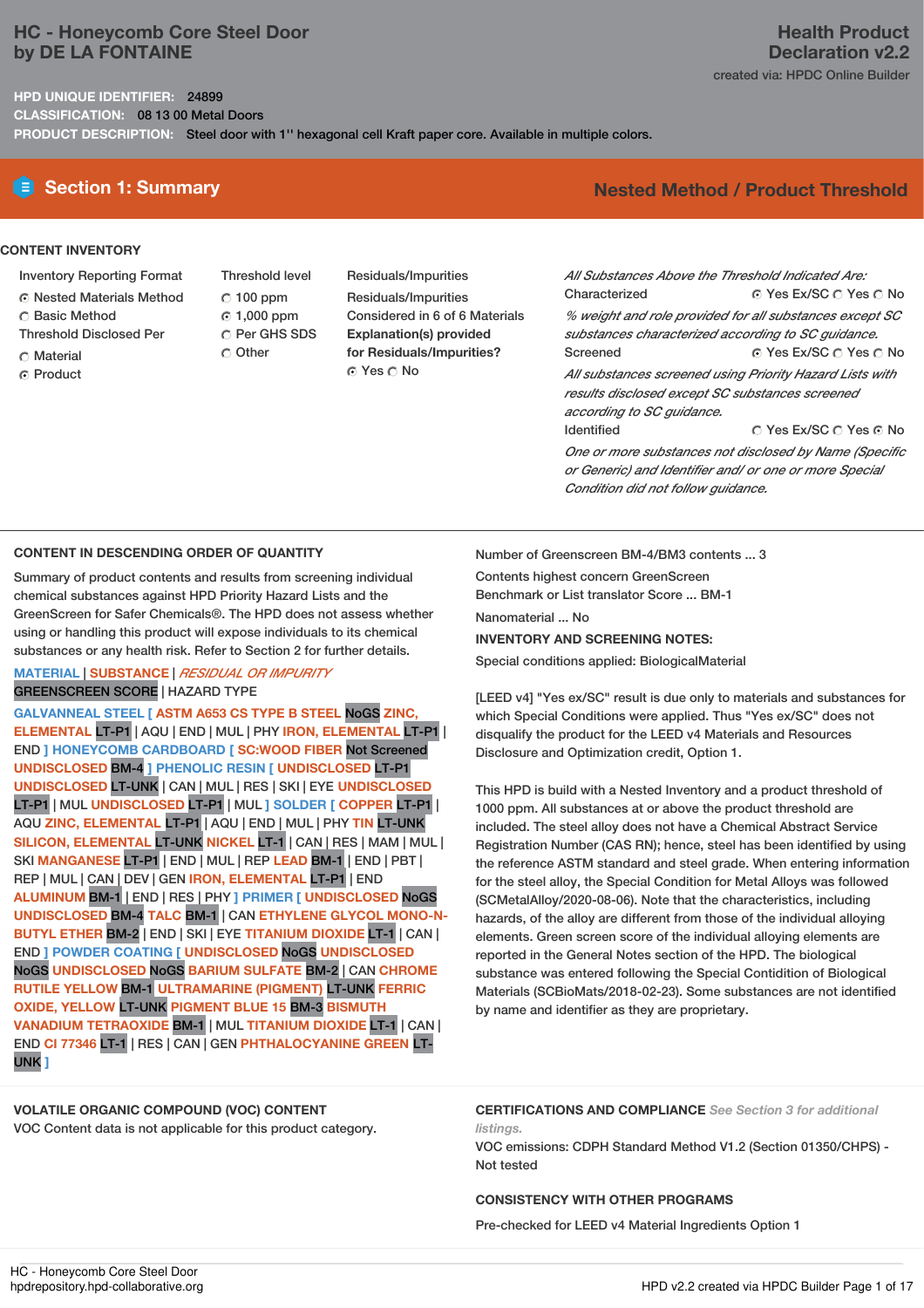Third Party Verified? Yes ⊙ No

PREPARER: Vertima VERIFIER: VERIFICATION #:

SCREENING DATE: 2021-05-25 PUBLISHED DATE: 2021-05-25 EXPIRY DATE: 2024-05-25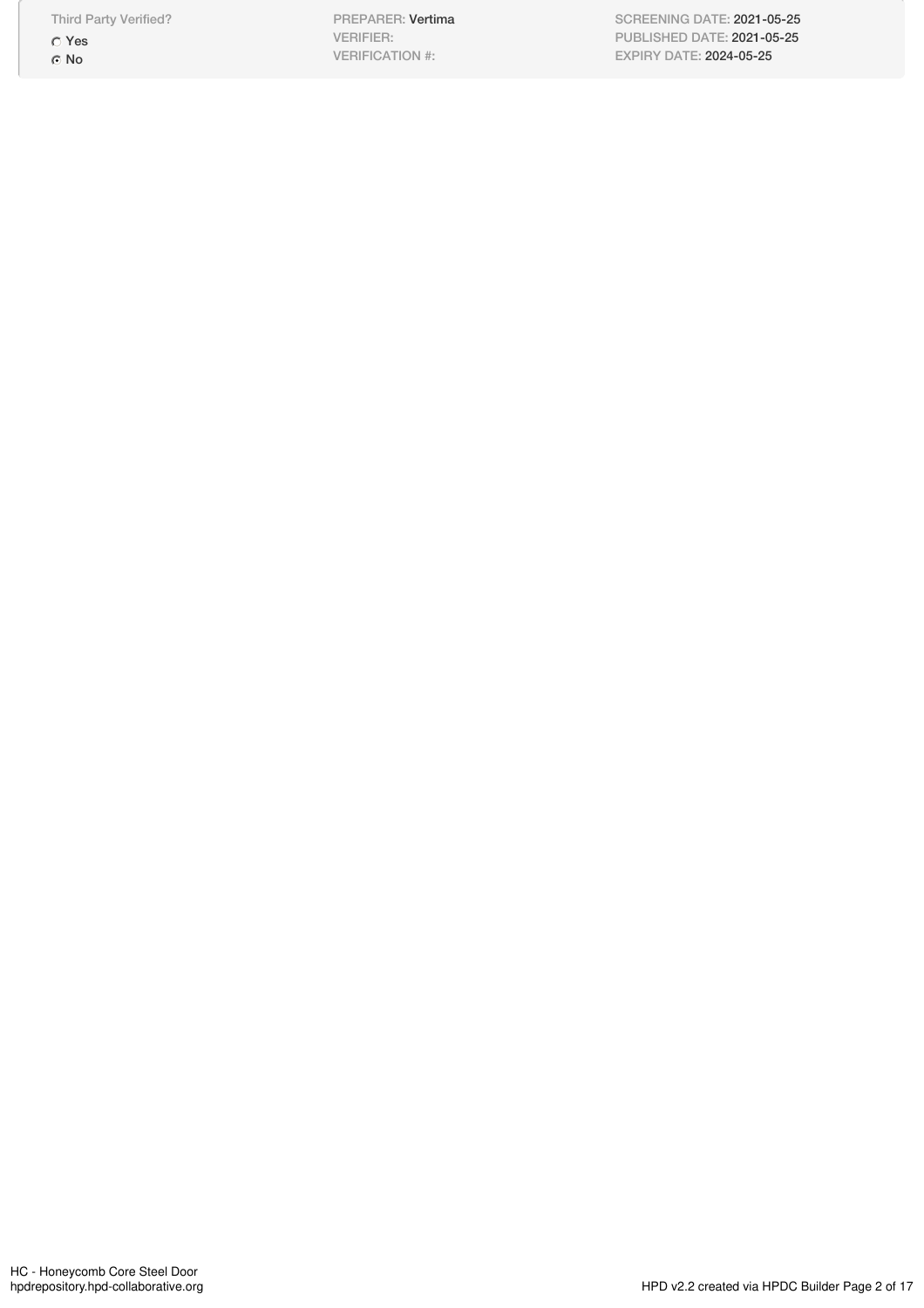This section lists contents in a product based on specific threshold(s) and reports detailed health information including hazards. This HPD uses the *inventory method indicated above, which is one of three possible methods:*

- *Basic Inventory method with Product-level threshold.*
- *Nested Material Inventory method with Product-level threshold*
- *Nested Material Inventory method with individual Material-level thresholds*

Definitions and requirements for the three inventory methods and requirements for each data field can be found in the HPD Open Standard version 2.2, *available on the HPDC website at: [www.hpd-collaborative.org/hpd-2-2-standard](https://www.hpd-collaborative.org/hpd-2-2-standard)*

| <b>GALVANNEAL STEEL</b>                                                                                                                  | %: 89.8000 - 93.6000                     |                      |  |  |  |  |
|------------------------------------------------------------------------------------------------------------------------------------------|------------------------------------------|----------------------|--|--|--|--|
| PRODUCT THRESHOLD: 1000 ppm                                                                                                              | RESIDUALS AND IMPURITIES CONSIDERED: Yes | MATERIAL TYPE: Metal |  |  |  |  |
| RESIDUALS AND IMPURITIES NOTES: The steel is passivated. The role of passivation is to provide protection during handling, transport and |                                          |                      |  |  |  |  |

IMPURITIES NOTES: The steel is passivated. The role of passivation is to provide protection during handling, transport and storage. This coating generally lasts about six weeks before it is consumed; thus, any remaining trace of passivation is considered below the declaration threshold.

OTHER MATERIAL NOTES: The steel door is available as is or painted; hence, the range of weight percentage.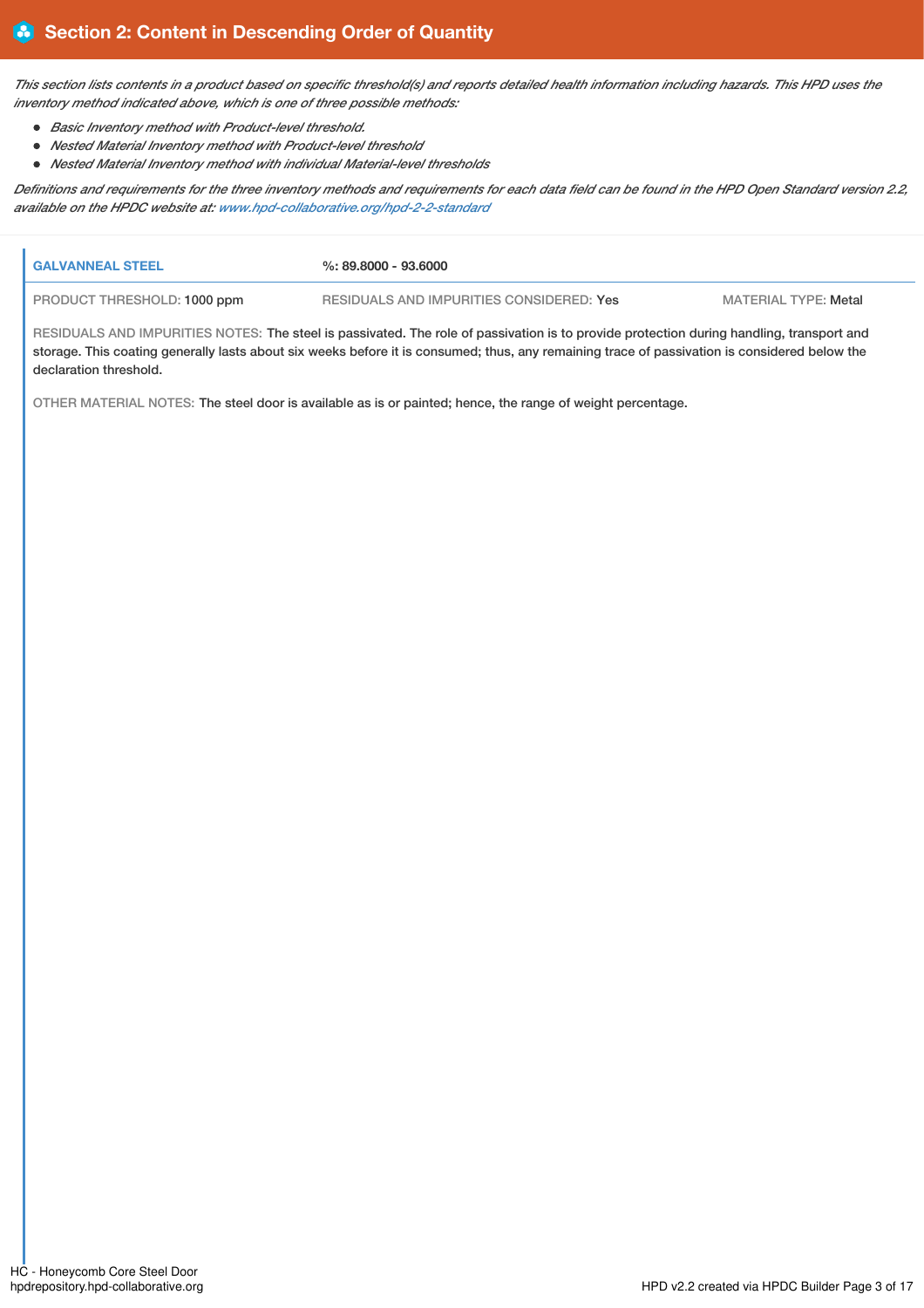| <b>ASTM A653 CS TYPE B STEEL</b><br>ID: 12597-69-2 |                                                                |  |                                                       |  |  |                                                |  |
|----------------------------------------------------|----------------------------------------------------------------|--|-------------------------------------------------------|--|--|------------------------------------------------|--|
|                                                    | HAZARD SCREENING METHOD: Pharos Chemical and Materials Library |  | HAZARD SCREENING DATE: 2021-05-25 21:10:19            |  |  |                                                |  |
| %: $90.0000 - 100.0000$                            | GS: NoGS                                                       |  | RC: Both NANO: No SUBSTANCE ROLE: Structure component |  |  |                                                |  |
| <b>HAZARD TYPE</b>                                 | <b>AGENCY AND LIST TITLES</b>                                  |  | <b>WARNINGS</b>                                       |  |  |                                                |  |
| None found                                         |                                                                |  |                                                       |  |  | No warnings found on HPD Priority Hazard Lists |  |

SUBSTANCE NOTES: The galvanneal coating can make up to 10wt.% of the steel; hence, the range of weight percentage for the steel. In compliance with HPDC Special Conditions Policy for Metal Alloys, the listed alloy is considered the ingredient in this product, and is reported without information regarding its alloying elements. Metal alloys have different intrinsic characteristics, including health and environmental hazards, than their alloying elements. Alloying element content inventory and their GreenScreen scores are available in Section 5 (General Notes) of this HPD.

## **ZINC, ELEMENTAL** ID: **7440-66-6**

|                      | HAZARD SCREENING METHOD: Pharos Chemical and Materials Library |                |                                                                                         |                                   | HAZARD SCREENING DATE: 2021-05-25 21:10:31          |  |
|----------------------|----------------------------------------------------------------|----------------|-----------------------------------------------------------------------------------------|-----------------------------------|-----------------------------------------------------|--|
| %: $0.0000 - 9.1000$ | $GS: LT-P1$                                                    | <b>RC: UNK</b> |                                                                                         | NANO: <b>No</b>                   | <b>SUBSTANCE ROLE: Alloy element</b>                |  |
| <b>HAZARD TYPE</b>   | <b>AGENCY AND LIST TITLES</b>                                  |                |                                                                                         | <b>WARNINGS</b>                   |                                                     |  |
| <b>AQU</b>           | EU - GHS (H-Statements)                                        |                |                                                                                         | H400 - Very toxic to aquatic life |                                                     |  |
| AQU                  | EU - GHS (H-Statements)                                        |                | H410 - Very toxic to aquatic life with long lasting effects                             |                                   |                                                     |  |
| <b>END</b>           | <b>TEDX</b> - Potential Endocrine Disruptors                   |                | <b>Potential Endocrine Disruptor</b>                                                    |                                   |                                                     |  |
| <b>MUL</b>           | German FEA - Substances Hazardous to<br>Waters                 |                | Class 2 - Hazard to Waters                                                              |                                   |                                                     |  |
| <b>PHY</b>           | EU - GHS (H-Statements)                                        |                |                                                                                         |                                   | H250 - Catches fire spontaneously if exposed to air |  |
| <b>PHY</b>           | EU - GHS (H-Statements)                                        |                | H260 - In contact with water releases flammable gases<br>which may ignite spontaneously |                                   |                                                     |  |

SUBSTANCE NOTES: The galvanneal coating is made of zinc and iron and can make up 10 wt.% of the total steel; hence, the range of weight percentage.

| <b>IRON, ELEMENTAL</b>                                                                                                       |                                                                                                                                         |                |                                      | ID: 7439-89-6                              |  |
|------------------------------------------------------------------------------------------------------------------------------|-----------------------------------------------------------------------------------------------------------------------------------------|----------------|--------------------------------------|--------------------------------------------|--|
|                                                                                                                              | HAZARD SCREENING METHOD: Pharos Chemical and Materials Library                                                                          |                |                                      | HAZARD SCREENING DATE: 2021-05-25 21:10:32 |  |
| $\%$ : 0.0000 - 1.1000                                                                                                       | <b>GS: LT-P1</b>                                                                                                                        | <b>RC: UNK</b> | NANO: No                             | <b>SUBSTANCE ROLE: Alloy element</b>       |  |
| <b>HAZARD TYPE</b>                                                                                                           | <b>AGENCY AND LIST TITLES</b>                                                                                                           |                | <b>WARNINGS</b>                      |                                            |  |
| <b>END</b>                                                                                                                   | <b>TEDX - Potential Endocrine Disruptors</b>                                                                                            |                | <b>Potential Endocrine Disruptor</b> |                                            |  |
| percentage.                                                                                                                  | SUBSTANCE NOTES: The galvanneal coating is made of zinc and iron and can make up 10 wt.% of the total steel; hence, the range of weight |                |                                      |                                            |  |
| <b>HONEYCOMB CARDBOARD</b>                                                                                                   | $\%: 4.4000 - 4.7000$                                                                                                                   |                |                                      |                                            |  |
| PRODUCT THRESHOLD: 1000 ppm                                                                                                  | RESIDUALS AND IMPURITIES CONSIDERED: Yes                                                                                                |                |                                      | <b>MATERIAL TYPE: Paper or Cardboard</b>   |  |
| RESIDUALS AND IMPURITIES NOTES: The material does not contain residuals or impurities at or above the declaration threshold. |                                                                                                                                         |                |                                      |                                            |  |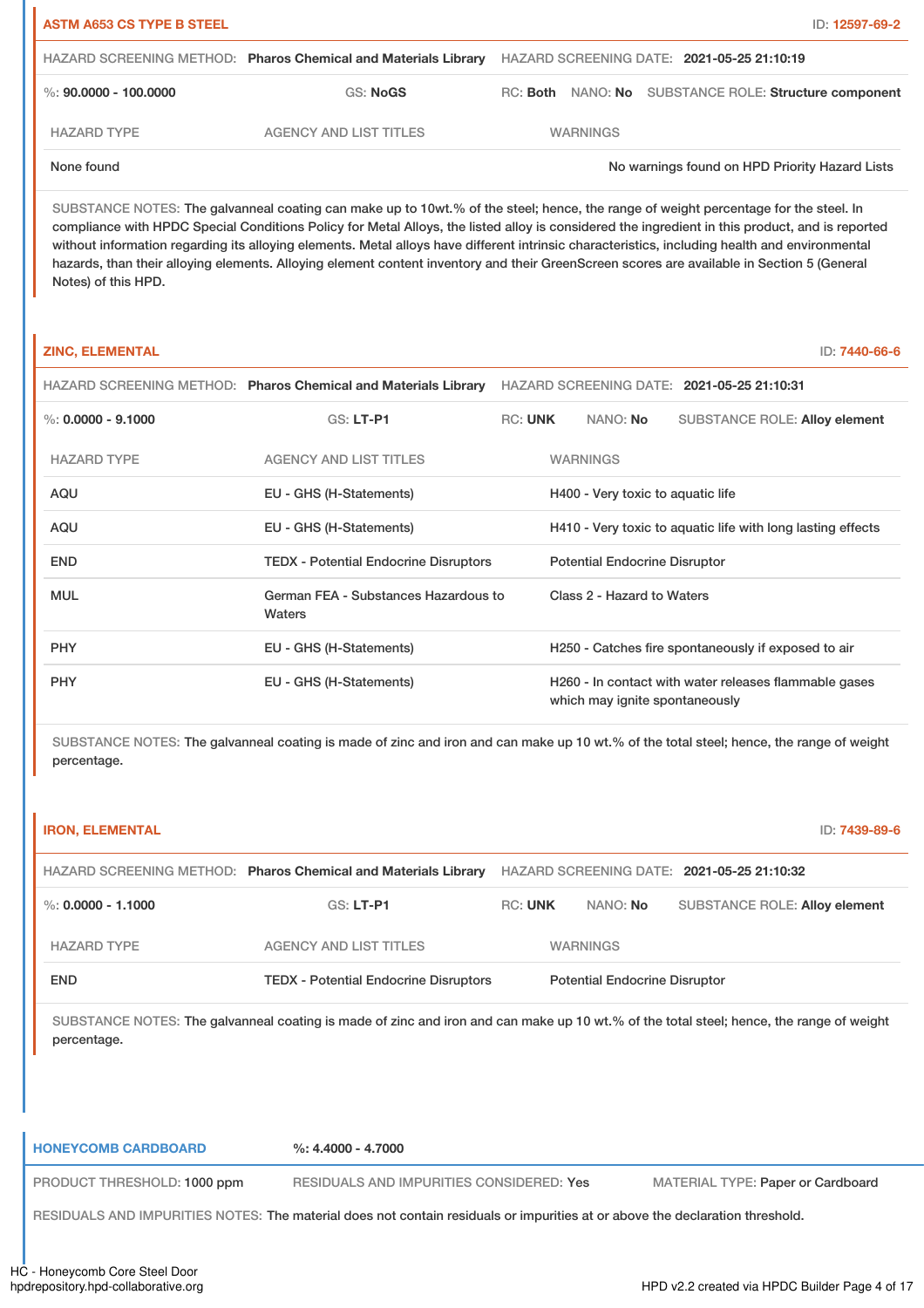|                                                                                                                             | OTHER MATERIAL NOTES: The steel door is available as is or painted; hence, the range of weight percentage.                                                                                                                                                                           |                 |                 |                                            |                                                        |
|-----------------------------------------------------------------------------------------------------------------------------|--------------------------------------------------------------------------------------------------------------------------------------------------------------------------------------------------------------------------------------------------------------------------------------|-----------------|-----------------|--------------------------------------------|--------------------------------------------------------|
| <b>SC:WOOD FIBER</b>                                                                                                        |                                                                                                                                                                                                                                                                                      |                 |                 |                                            | ID: SC:Bio                                             |
|                                                                                                                             | HAZARD SCREENING METHOD: Pharos Chemical and Materials Library                                                                                                                                                                                                                       |                 |                 | <b>HAZARD SCREENING DATE: Not Screened</b> |                                                        |
| $\%$ : 90,0000 - 95,0000                                                                                                    | <b>GS: Not Screened</b>                                                                                                                                                                                                                                                              |                 |                 |                                            | RC: PostC NANO: No SUBSTANCE ROLE: Structure component |
| <b>HAZARD TYPE</b>                                                                                                          | <b>AGENCY AND LIST TITLES</b>                                                                                                                                                                                                                                                        |                 | <b>WARNINGS</b> |                                            |                                                        |
|                                                                                                                             | Hazard Screening not performed                                                                                                                                                                                                                                                       |                 |                 |                                            |                                                        |
| <b>SUBSTANCE NOTES:</b><br>Version: SCBioMats/2018-02-23<br>Category: Tree-based materials<br>Identifier: CAS RN: 9004-34-6 |                                                                                                                                                                                                                                                                                      |                 |                 |                                            |                                                        |
|                                                                                                                             | This disclosure does not provide information on allergens, hyper-accumulation of metals, production of any toxic substances during normal<br>metabolic activities, pesticides, and other potential hazards or sources of hazards which may be found in certain biological materials. |                 |                 |                                            |                                                        |
| <b>UNDISCLOSED</b>                                                                                                          |                                                                                                                                                                                                                                                                                      |                 |                 |                                            | <b>ID: Undisclosed</b>                                 |
|                                                                                                                             | HAZARD SCREENING METHOD: Pharos Chemical and Materials Library                                                                                                                                                                                                                       |                 |                 | HAZARD SCREENING DATE: 2021-05-25 21:10:23 |                                                        |
| $\%$ : 5.0000 - 9.5000                                                                                                      | <b>GS: BM-4</b>                                                                                                                                                                                                                                                                      | RC: None        |                 |                                            | NANO: No SUBSTANCE ROLE: Processing regulator          |
| <b>HAZARD TYPE</b>                                                                                                          | <b>AGENCY AND LIST TITLES</b>                                                                                                                                                                                                                                                        |                 | <b>WARNINGS</b> |                                            |                                                        |
| None found                                                                                                                  |                                                                                                                                                                                                                                                                                      |                 |                 |                                            | No warnings found on HPD Priority Hazard Lists         |
| add confidentiality.                                                                                                        | SUBSTANCE NOTES: This substance is undisclosed as it is proprietary. Weight percentage interval is used to cover production variation and                                                                                                                                            |                 |                 |                                            |                                                        |
| <b>PHENOLIC RESIN</b>                                                                                                       | $%: 1.5000 - 1.7000$                                                                                                                                                                                                                                                                 |                 |                 |                                            |                                                        |
| PRODUCT THRESHOLD: 1000 ppm                                                                                                 | RESIDUALS AND IMPURITIES CONSIDERED: Yes<br>RESIDUALS AND IMPURITIES NOTES: The material does not contain residuals or impurities at or above the declaration threshold.                                                                                                             |                 |                 |                                            | MATERIAL TYPE: Polymeric Material                      |
|                                                                                                                             | OTHER MATERIAL NOTES: The steel door is available as is or painted; hence, the range of weight percentage.                                                                                                                                                                           |                 |                 |                                            |                                                        |
| <b>UNDISCLOSED</b>                                                                                                          |                                                                                                                                                                                                                                                                                      |                 |                 |                                            | <b>ID: Undisclosed</b>                                 |
|                                                                                                                             | HAZARD SCREENING METHOD: Pharos Chemical and Materials Library                                                                                                                                                                                                                       |                 |                 | HAZARD SCREENING DATE: 2021-05-25 21:10:20 |                                                        |
| $\%$ : 60,0000 - 70,0000                                                                                                    | <b>GS: LT-P1</b>                                                                                                                                                                                                                                                                     | <b>RC: None</b> | NANO: No        |                                            | <b>SUBSTANCE ROLE: Monomer</b>                         |
| <b>HAZARD TYPE</b>                                                                                                          | <b>AGENCY AND LIST TITLES</b>                                                                                                                                                                                                                                                        |                 | <b>WARNINGS</b> |                                            |                                                        |
| None found                                                                                                                  |                                                                                                                                                                                                                                                                                      |                 |                 |                                            | No warnings found on HPD Priority Hazard Lists         |
| level of confidentiality.                                                                                                   | SUBSTANCE NOTES: This substance is undisclosed as it is proprietary. Weight ranges are used to cover variation in production and add a                                                                                                                                               |                 |                 |                                            |                                                        |
|                                                                                                                             |                                                                                                                                                                                                                                                                                      |                 |                 |                                            |                                                        |
| <b>UNDISCLOSED</b>                                                                                                          |                                                                                                                                                                                                                                                                                      |                 |                 |                                            | ID: Undisclosed                                        |

%: **20.0000 - 30.0000** GS: **LT-UNK** RC: **None** NANO: **No** SUBSTANCE ROLE: **Monomer**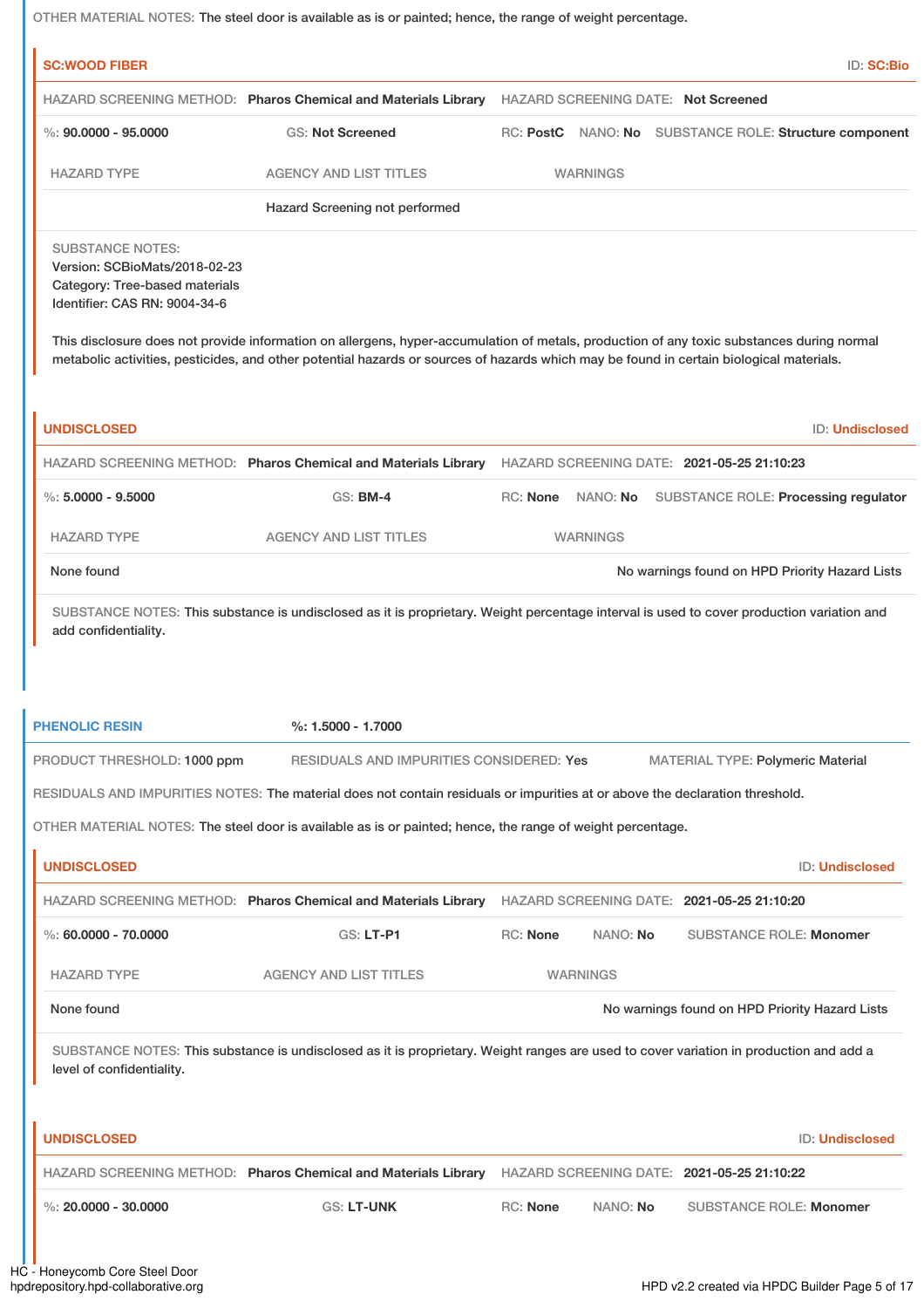| <b>HAZARD TYPE</b> | <b>AGENCY AND LIST TITLES</b>      | <b>WARNINGS</b>                                                                     |
|--------------------|------------------------------------|-------------------------------------------------------------------------------------|
| CAN                | EU - GHS (H-Statements)            | H351 - Suspected of causing cancer                                                  |
| <b>MUL</b>         | US EPA - PPT Chemical Action Plans | EPA Chemical of Concern - Action Plan published                                     |
| <b>RES</b>         | AOEC - Asthmagens                  | Asthmagen (G) - generally accepted                                                  |
| <b>CAN</b>         | <b>MAK</b>                         | Carcinogen Group 4 - Non-genotoxic carcinogen with<br>low risk under MAK/BAT levels |
| <b>SKI</b>         | EU - GHS (H-Statements)            | H315 - Causes skin irritation                                                       |
| <b>EYE</b>         | EU - GHS (H-Statements)            | H319 - Causes serious eye irritation                                                |
| <b>RES</b>         | <b>MAK</b>                         | Sensitizing Substance Sah - Danger of airway & skin<br>sensitization                |
| <b>RES</b>         | EU - GHS (H-Statements)            | H334 - May cause allergy or asthma symptoms or<br>breathing difficulties if inhaled |
| <b>SKI</b>         | EU - GHS (H-Statements)            | H317 - May cause an allergic skin reaction                                          |
| <b>RES</b>         | US EPA - PPT Chemical Action Plans | Inhalation sensitizer causing asthma and lung damage                                |

SUBSTANCE NOTES: This substance is undisclosed as it is proprietary. Weight ranges are used to cover variation in production and add a level of confidentiality.

| <b>UNDISCLOSED</b>    |                                                                | <b>ID: Undisclosed</b>                                                       |
|-----------------------|----------------------------------------------------------------|------------------------------------------------------------------------------|
|                       | HAZARD SCREENING METHOD: Pharos Chemical and Materials Library | HAZARD SCREENING DATE: 2021-05-25 21:10:25                                   |
| %: $1.0000 - 10.0000$ | $GS: LT-PI$                                                    | <b>SUBSTANCE ROLE: Flame retardant</b><br><b>RC: None</b><br>NANO: <b>No</b> |
| <b>HAZARD TYPE</b>    | <b>AGENCY AND LIST TITLES</b>                                  | <b>WARNINGS</b>                                                              |
| <b>MUL</b>            | German FEA - Substances Hazardous to<br>Waters                 | Class 3 - Severe Hazard to Waters                                            |

SUBSTANCE NOTES: This substance is undisclosed as it is proprietary. Weight percentage interval is used to cover production variation and add confidentiality.

| <b>UNDISCLOSED</b>          |                                                                                                                                           |                                            | <b>ID: Undisclosed</b>                 |
|-----------------------------|-------------------------------------------------------------------------------------------------------------------------------------------|--------------------------------------------|----------------------------------------|
|                             | HAZARD SCREENING METHOD: Pharos Chemical and Materials Library                                                                            | HAZARD SCREENING DATE: 2021-05-25 21:10:25 |                                        |
| %: $1.0000 - 10.0000$       | <b>GS: LT-P1</b>                                                                                                                          | <b>RC: None</b><br>NANO: No                | <b>SUBSTANCE ROLE: Flame retardant</b> |
| <b>HAZARD TYPE</b>          | <b>AGENCY AND LIST TITLES</b>                                                                                                             | <b>WARNINGS</b>                            |                                        |
| <b>MUL</b>                  | German FEA - Substances Hazardous to<br>Waters                                                                                            | Class 2 - Hazard to Waters                 |                                        |
| add confidentiality.        | SUBSTANCE NOTES: This substance is undisclosed as it is proprietary. Weight percentage interval is used to cover production variation and |                                            |                                        |
| <b>SOLDER</b>               | $%: 0.1000 - 0.2000$                                                                                                                      |                                            |                                        |
| PRODUCT THRESHOLD: 1000 ppm | <b>RESIDUALS AND IMPURITIES CONSIDERED: Yes</b>                                                                                           |                                            | <b>MATERIAL TYPE: Metal</b>            |
|                             |                                                                                                                                           |                                            |                                        |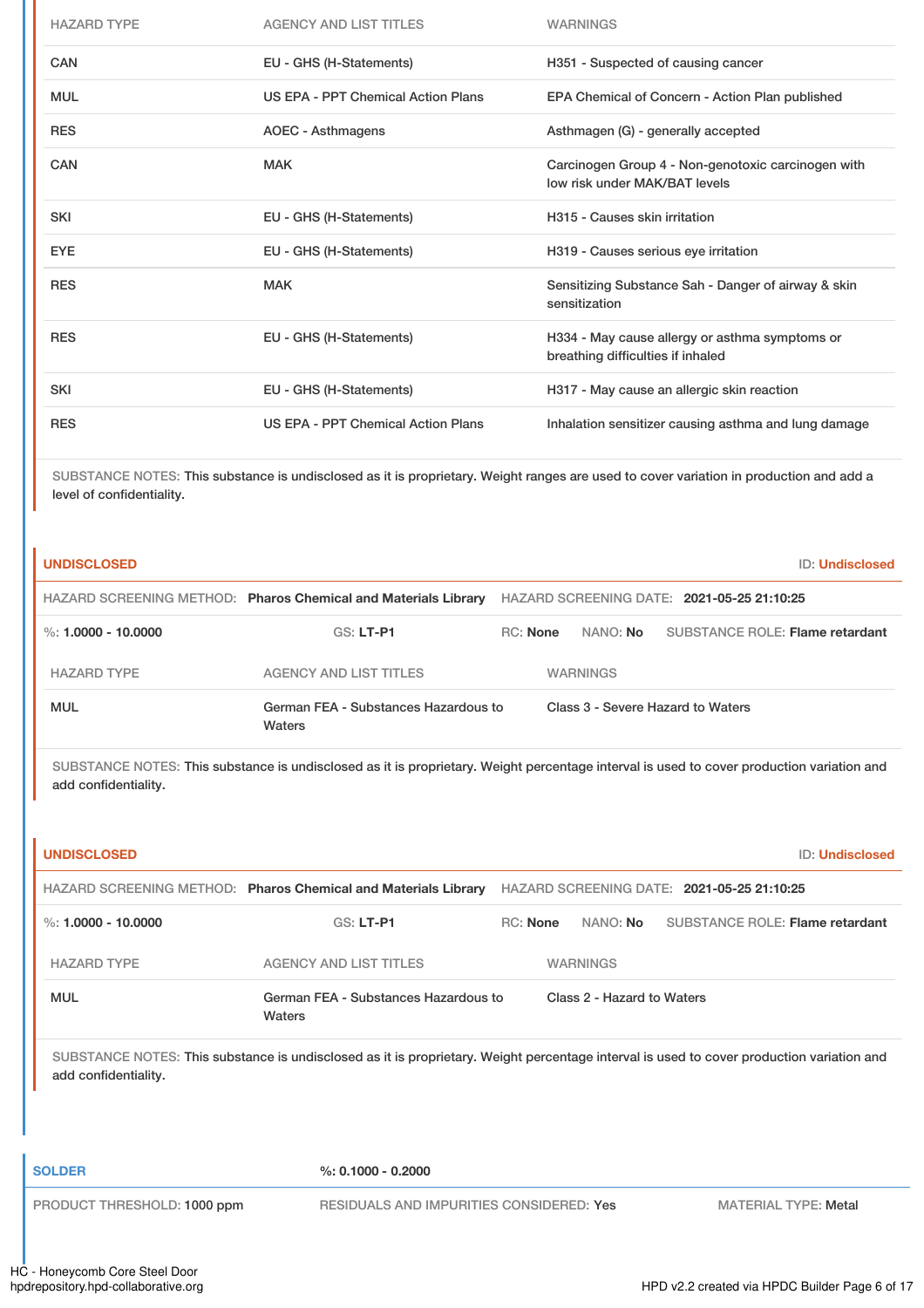RESIDUALS AND IMPURITIES NOTES: The material does not contain residuals or impurities at or above the declaration threshold.

OTHER MATERIAL NOTES: The steel door is available as is or painted; hence, the range of weight percentage. Solder is a bronze alloy and it is presented according to its individual alloying elements.

| <b>COPPER</b>        |                                                                |                |                 | ID: 7440-50-8                                          |
|----------------------|----------------------------------------------------------------|----------------|-----------------|--------------------------------------------------------|
|                      | HAZARD SCREENING METHOD: Pharos Chemical and Materials Library |                |                 | HAZARD SCREENING DATE: 2021-05-25 21:10:20             |
| %: 46,0000 - 97,0000 | $GS: LT-PI$                                                    | <b>RC: UNK</b> | NANO: No        | <b>SUBSTANCE ROLE: Alloy element</b>                   |
| <b>HAZARD TYPE</b>   | <b>AGENCY AND LIST TITLES</b>                                  |                | <b>WARNINGS</b> |                                                        |
| AQU                  | EU - GHS (H-Statements)                                        |                |                 | H411 - Toxic to aquatic life with long lasting effects |

SUBSTANCE NOTES: A range of weight percentage is used to cover variation in composition and add a level of confidentiality.

### **ZINC, ELEMENTAL** ID: **7440-66-6**

|                       | HAZARD SCREENING METHOD: Pharos Chemical and Materials Library |                |                                                             |                                   | HAZARD SCREENING DATE: 2021-05-06 14:44:23            |  |
|-----------------------|----------------------------------------------------------------|----------------|-------------------------------------------------------------|-----------------------------------|-------------------------------------------------------|--|
| %: $0.0000 - 45.0000$ | $GS: LT-PI$                                                    | <b>RC: UNK</b> |                                                             | NANO: No                          | <b>SUBSTANCE ROLE: Alloy element</b>                  |  |
| <b>HAZARD TYPE</b>    | <b>AGENCY AND LIST TITLES</b>                                  |                |                                                             | <b>WARNINGS</b>                   |                                                       |  |
| <b>AQU</b>            | EU - GHS (H-Statements)                                        |                |                                                             | H400 - Very toxic to aquatic life |                                                       |  |
| AQU                   | EU - GHS (H-Statements)                                        |                | H410 - Very toxic to aquatic life with long lasting effects |                                   |                                                       |  |
| <b>END</b>            | <b>TEDX - Potential Endocrine Disruptors</b>                   |                | <b>Potential Endocrine Disruptor</b>                        |                                   |                                                       |  |
| <b>MUL</b>            | German FEA - Substances Hazardous to<br>Waters                 |                | Class 2 - Hazard to Waters                                  |                                   |                                                       |  |
| <b>PHY</b>            | EU - GHS (H-Statements)                                        |                |                                                             |                                   | H250 - Catches fire spontaneously if exposed to air   |  |
| <b>PHY</b>            | EU - GHS (H-Statements)                                        |                |                                                             | which may ignite spontaneously    | H260 - In contact with water releases flammable gases |  |

SUBSTANCE NOTES: A range of weight percentage is used to cover variation in composition and add a level of confidentiality.

|                                                                                                                             |                |          |                                      | ID: 7440-31-5                                                                                                                              |  |  |
|-----------------------------------------------------------------------------------------------------------------------------|----------------|----------|--------------------------------------|--------------------------------------------------------------------------------------------------------------------------------------------|--|--|
| HAZARD SCREENING METHOD: Pharos Chemical and Materials Library                                                              |                |          |                                      |                                                                                                                                            |  |  |
| <b>GS: LT-UNK</b>                                                                                                           | <b>RC: UNK</b> | NANO: No | <b>SUBSTANCE ROLE: Alloy element</b> |                                                                                                                                            |  |  |
| <b>AGENCY AND LIST TITLES</b>                                                                                               |                |          |                                      |                                                                                                                                            |  |  |
|                                                                                                                             |                |          |                                      |                                                                                                                                            |  |  |
| SUBSTANCE NOTES: A range of weight percentage is used to cover variation in composition and add a level of confidentiality. |                |          |                                      |                                                                                                                                            |  |  |
|                                                                                                                             |                |          |                                      |                                                                                                                                            |  |  |
|                                                                                                                             |                |          |                                      | ID: 7440-21-3                                                                                                                              |  |  |
| HAZARD SCREENING METHOD: Pharos Chemical and Materials Library                                                              |                |          |                                      |                                                                                                                                            |  |  |
| <b>GS: LT-UNK</b>                                                                                                           | <b>RC: UNK</b> | NANO: No | <b>SUBSTANCE ROLE: Alloy element</b> |                                                                                                                                            |  |  |
|                                                                                                                             |                |          |                                      |                                                                                                                                            |  |  |
|                                                                                                                             |                |          |                                      |                                                                                                                                            |  |  |
|                                                                                                                             |                |          | <b>WARNINGS</b>                      | HAZARD SCREENING DATE: 2021-05-25 21:10:26<br>No warnings found on HPD Priority Hazard Lists<br>HAZARD SCREENING DATE: 2021-05-25 21:10:26 |  |  |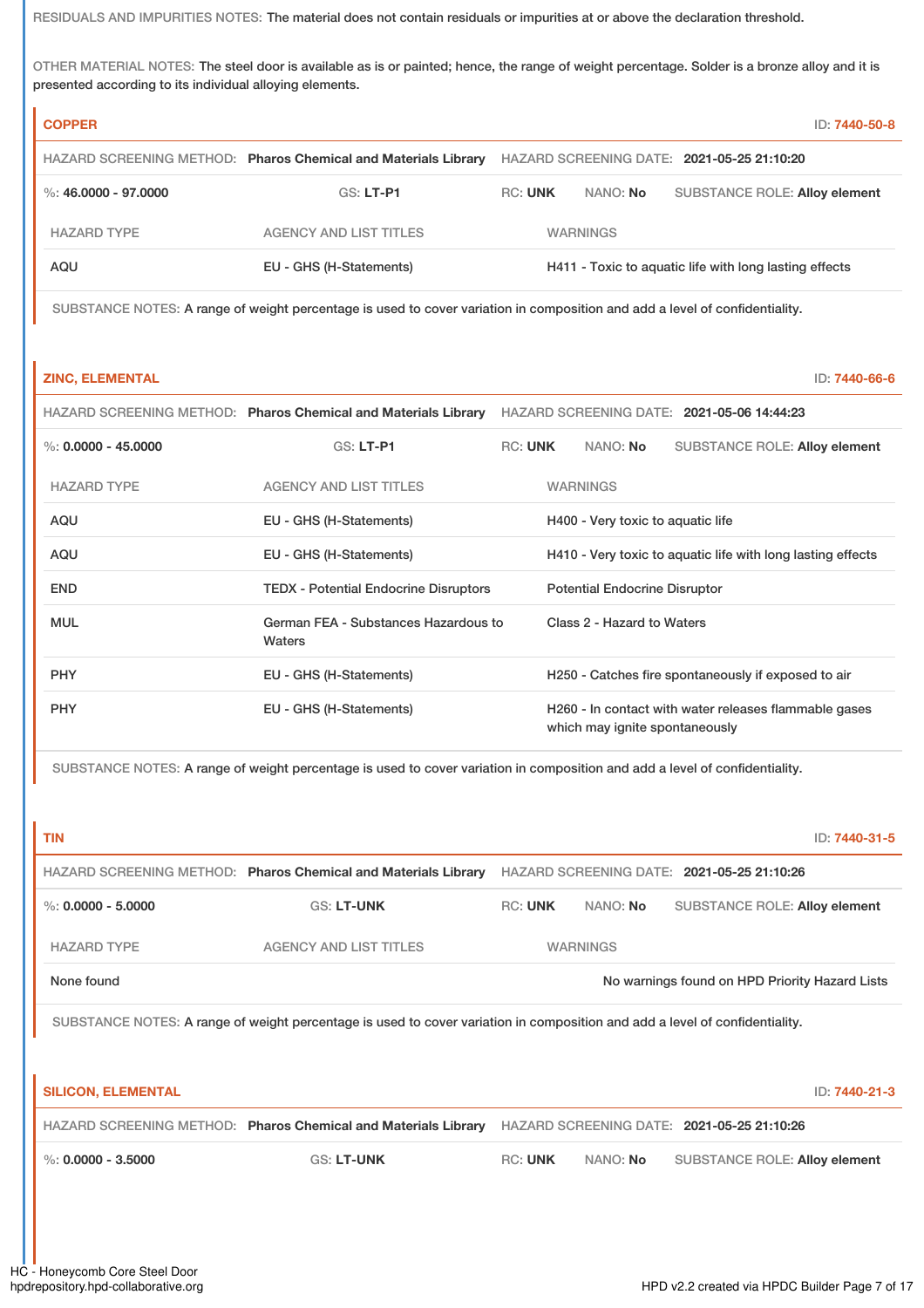None found Now arrings found on HPD Priority Hazard Lists

SUBSTANCE NOTES: A range of weight percentage is used to cover variation in composition and add a level of confidentiality.

| v<br>-- |  |  |  |
|---------|--|--|--|
|         |  |  |  |
|         |  |  |  |
| M.      |  |  |  |

**NICKEL** ID: **7440-02-0**

|                         |                                                | HAZARD SCREENING METHOD: Pharos Chemical and Materials Library HAZARD SCREENING DATE: 2021-05-25 21:10:27 |
|-------------------------|------------------------------------------------|-----------------------------------------------------------------------------------------------------------|
| $\%$ : 0.0000 - 32.0000 | $GS: LT-1$                                     | <b>RC: UNK</b><br>NANO: No<br><b>SUBSTANCE ROLE: Alloy element</b>                                        |
| <b>HAZARD TYPE</b>      | <b>AGENCY AND LIST TITLES</b>                  | <b>WARNINGS</b>                                                                                           |
| CAN                     | EU - GHS (H-Statements)                        | H351 - Suspected of causing cancer                                                                        |
| CAN                     | <b>US CDC - Occupational Carcinogens</b>       | Occupational Carcinogen                                                                                   |
| <b>CAN</b>              | <b>MAK</b>                                     | Carcinogen Group 1 - Substances that cause cancer in<br>man                                               |
| CAN                     | <b>IARC</b>                                    | Group 1 - Agent is Carcinogenic to humans                                                                 |
| CAN                     | CA EPA - Prop 65                               | Carcinogen                                                                                                |
| CAN                     | US NIH - Report on Carcinogens                 | Known to be a human Carcinogen                                                                            |
| CAN                     | <b>IARC</b>                                    | Group 2b - Possibly carcinogenic to humans                                                                |
| <b>RES</b>              | <b>AOEC - Asthmagens</b>                       | Asthmagen (Rs) - sensitizer-induced                                                                       |
| CAN                     | US NIH - Report on Carcinogens                 | Reasonably Anticipated to be Human Carcinogen                                                             |
| <b>MAM</b>              | EU - GHS (H-Statements)                        | H372 - Causes damage to organs through prolonged or<br>repeated exposure                                  |
| <b>RES</b>              | <b>MAK</b>                                     | Sensitizing Substance Sah - Danger of airway & skin<br>sensitization                                      |
| <b>MUL</b>              | German FEA - Substances Hazardous to<br>Waters | Class 2 - Hazard to Waters                                                                                |
| <b>SKI</b>              | EU - GHS (H-Statements)                        | H317 - May cause an allergic skin reaction                                                                |

SUBSTANCE NOTES: A range of weight percentage is used to cover variation in composition and add a level of confidentiality.

| <b>MANGANESE</b>      |                                                                |                |                                      | ID: 7439-96-5                              |
|-----------------------|----------------------------------------------------------------|----------------|--------------------------------------|--------------------------------------------|
|                       | HAZARD SCREENING METHOD: Pharos Chemical and Materials Library |                |                                      | HAZARD SCREENING DATE: 2021-05-25 21:10:29 |
| %: $0.0000 - 14.0000$ | <b>GS: LT-P1</b>                                               | <b>RC: UNK</b> | NANO: No                             | <b>SUBSTANCE ROLE: Alloy element</b>       |
| <b>HAZARD TYPE</b>    | <b>AGENCY AND LIST TITLES</b>                                  |                | <b>WARNINGS</b>                      |                                            |
| <b>END</b>            | <b>TEDX - Potential Endocrine Disruptors</b>                   |                | <b>Potential Endocrine Disruptor</b> |                                            |
| <b>MUL</b>            | German FEA - Substances Hazardous to<br>Waters                 |                | Class 2 - Hazard to Waters           |                                            |
| <b>REP</b>            | GHS - Japan                                                    |                |                                      | Toxic to reproduction - Category 1B [H360] |

SUBSTANCE NOTES: A range of weight percentage is used to cover variation in composition and add a level of confidentiality.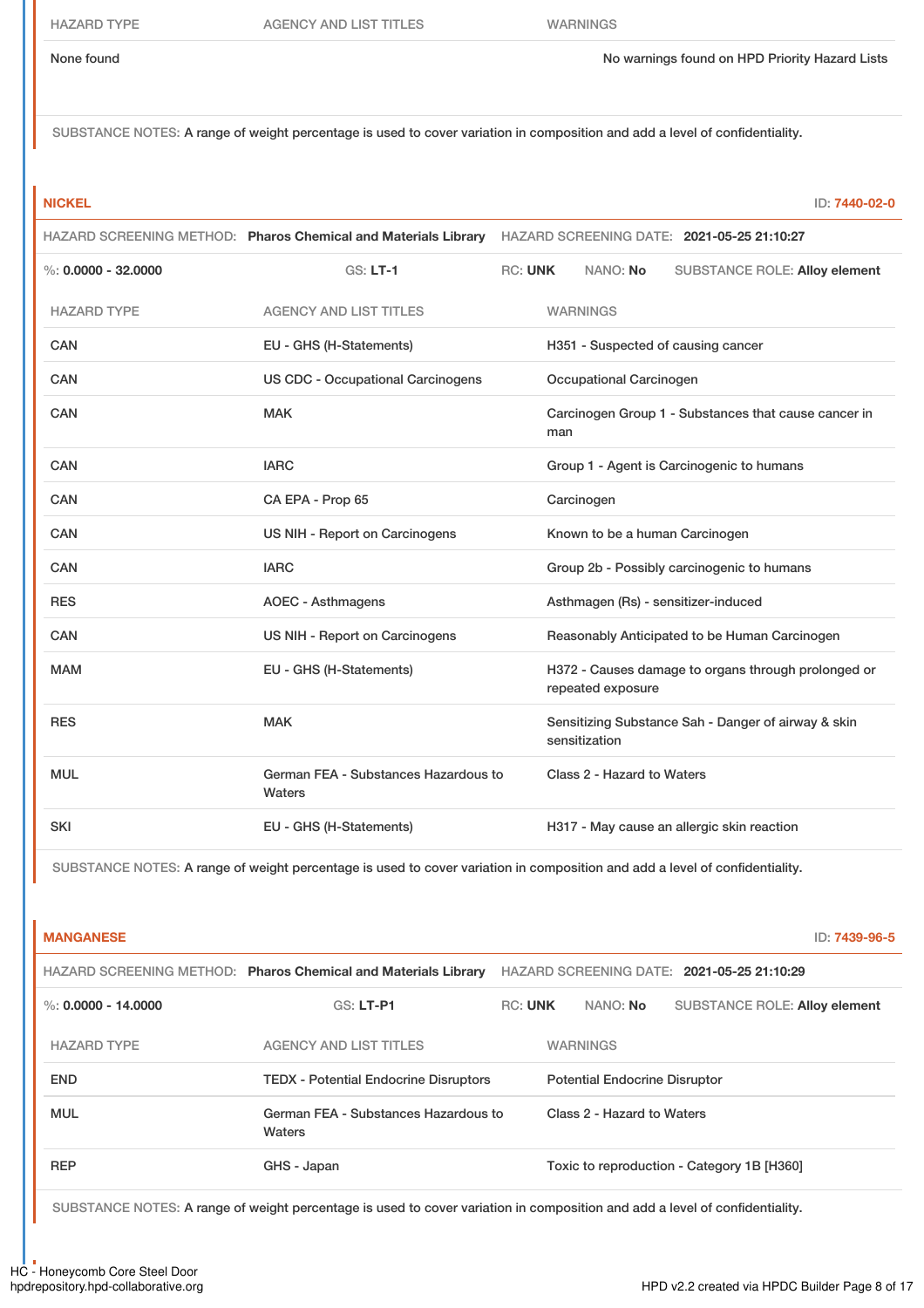|                      |                                                     | HAZARD SCREENING METHOD: Pharos Chemical and Materials Library HAZARD SCREENING DATE: 2021-05-25 21:10:29               |
|----------------------|-----------------------------------------------------|-------------------------------------------------------------------------------------------------------------------------|
| %: $0.0000 - 5.0000$ | GS: <b>BM-1</b>                                     | <b>RC: UNK</b><br>NANO: No<br><b>SUBSTANCE ROLE: Alloy element</b>                                                      |
| <b>HAZARD TYPE</b>   | <b>AGENCY AND LIST TITLES</b>                       | <b>WARNINGS</b>                                                                                                         |
| <b>END</b>           | <b>TEDX - Potential Endocrine Disruptors</b>        | <b>Potential Endocrine Disruptor</b>                                                                                    |
| <b>PBT</b>           | OSPAR - Priority PBTs & EDs & equivalent<br>concern | PBT - Chemical for Priority Action                                                                                      |
| <b>REP</b>           | <b>EU - SVHC Authorisation List</b>                 | Toxic to reproduction - Candidate list                                                                                  |
| <b>REP</b>           | EU - GHS (H-Statements)                             | H360FD - May damage fertility. May damage the unborn<br>child                                                           |
| <b>PBT</b>           | OR DEQ - Priority Persistent Pollutants             | <b>Priority Persistent Pollutant - Tier 1</b>                                                                           |
| <b>MUL</b>           | <b>ChemSec - SIN List</b>                           | CMR - Carcinogen, Mutagen &/or Reproductive Toxicant                                                                    |
| <b>CAN</b>           | CA EPA - Prop 65                                    | Carcinogen                                                                                                              |
| CAN                  | <b>IARC</b>                                         | Group 2b - Possibly carcinogenic to humans                                                                              |
| <b>CAN</b>           | <b>MAK</b>                                          | Carcinogen Group 2 - Considered to be carcinogenic for<br>man                                                           |
| CAN                  | US NIH - Report on Carcinogens                      | Reasonably Anticipated to be Human Carcinogen                                                                           |
| <b>DEV</b>           | <b>G&amp;L - Neurotoxic Chemicals</b>               | Developmental Neurotoxicant                                                                                             |
| <b>CAN</b>           | US EPA - IRIS Carcinogens                           | (1986) Group B2 - Probable human Carcinogen                                                                             |
| CAN                  | <b>IARC</b>                                         | Group 2a - Agent is probably Carcinogenic to humans                                                                     |
| <b>DEV</b>           | CA EPA - Prop 65                                    | Developmental toxicity                                                                                                  |
| <b>PBT</b>           | US EPA - Priority PBTs (NWMP)                       | <b>Priority PBT</b>                                                                                                     |
| <b>PBT</b>           | <b>WA DoE - PBT</b>                                 | <b>PBT</b>                                                                                                              |
| <b>PBT</b>           | <b>US EPA - Toxics Release Inventory PBTs</b>       | <b>PBT</b>                                                                                                              |
| <b>DEV</b>           | US NIH - Reproductive & Developmental<br>Monographs | Clear Evidence of Adverse Effects - Developmental<br><b>Toxicity</b>                                                    |
| <b>REP</b>           | US NIH - Reproductive & Developmental<br>Monographs | Clear Evidence of Adverse Effects - Reproductive<br><b>Toxicity</b>                                                     |
| <b>REP</b>           | <b>EU - REACH Annex XVII CMRs</b>                   | Toxic to Reproduction Category 1 - Substances known<br>to impair fertility or cause Developmental Toxicity in<br>humans |
| <b>REP</b>           | <b>EU - Annex VI CMRs</b>                           | Reproductive Toxicity - Category 1A                                                                                     |
| <b>GEN</b>           | <b>MAK</b>                                          | Germ Cell Mutagen 3a                                                                                                    |
| <b>REP</b>           | CA EPA - Prop 65                                    | <b>Reproductive Toxicity - Female</b>                                                                                   |
| <b>REP</b>           | CA EPA - Prop 65                                    | <b>Reproductive Toxicity - Male</b>                                                                                     |
| <b>DEV</b>           | EU - GHS (H-Statements)                             | H362 - May cause harm to breast-fed children                                                                            |
| <b>REP</b>           | <b>GHS - New Zealand</b>                            | 6.8A - Known or presumed human reproductive or<br>developmental toxicants                                               |
| CAN                  | GHS - Korea                                         | Carcinogenicity - Category 1 [H350 - May cause cancer]                                                                  |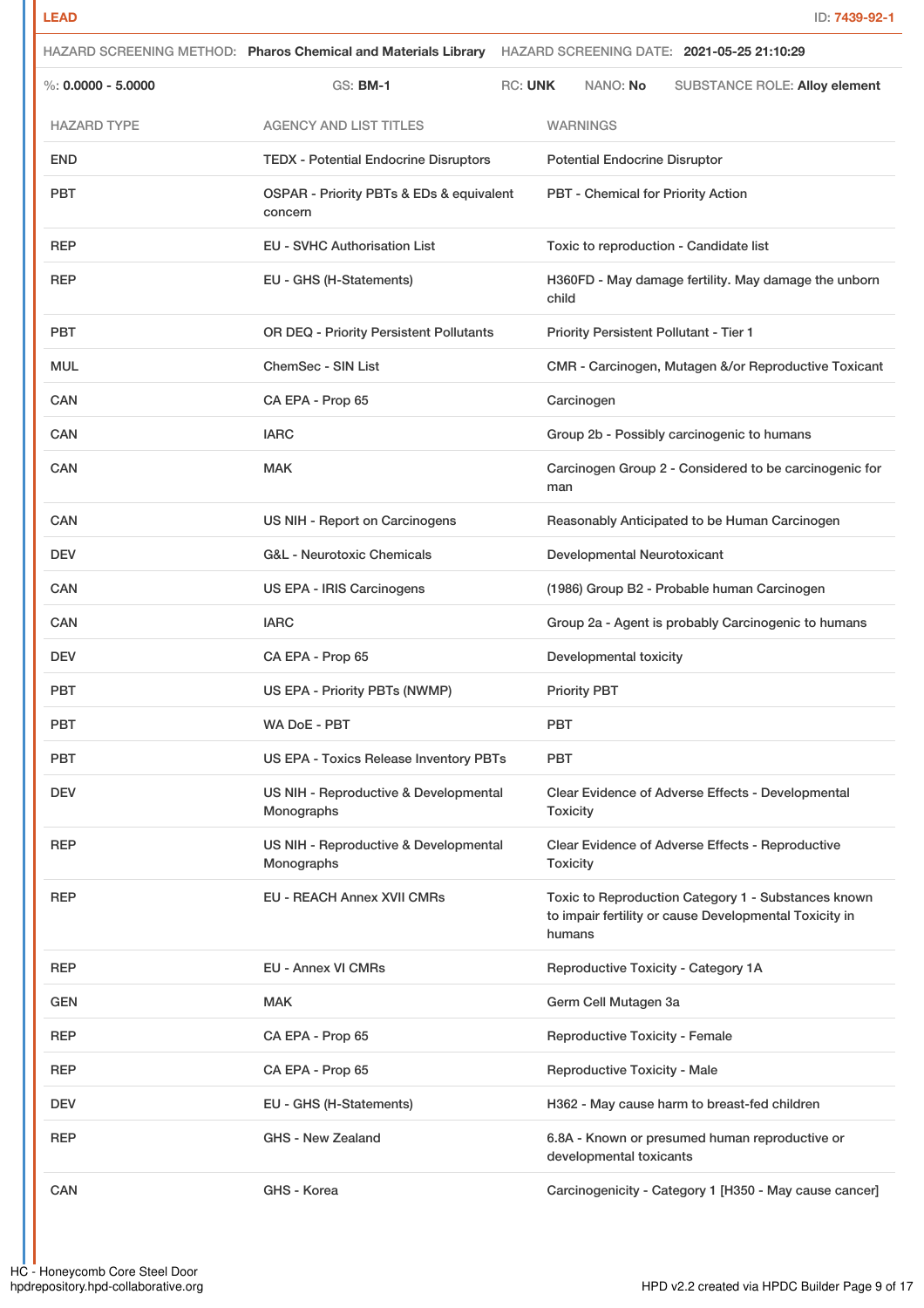| <b>REP</b> | GHS - Korea     | Reproductive toxicity - Category 1 [H360 - May damage<br>fertility or the unborn child] |
|------------|-----------------|-----------------------------------------------------------------------------------------|
| <b>DEV</b> | GHS - Australia | H360Df - May damage the unborn child. Suspected of<br>damaging fertility                |
| <b>REP</b> | GHS - Japan     | Toxic to reproduction - Category 1A [H360]                                              |
|            |                 |                                                                                         |

SUBSTANCE NOTES: A range of weight percentage is used to cover variation in composition and add a level of confidentiality.

| <b>IRON, ELEMENTAL</b> |                                                                |                |                                      | ID: 7439-89-6                              |
|------------------------|----------------------------------------------------------------|----------------|--------------------------------------|--------------------------------------------|
|                        | HAZARD SCREENING METHOD: Pharos Chemical and Materials Library |                |                                      | HAZARD SCREENING DATE: 2021-05-25 21:10:30 |
| %: $0.0000 - 6.5000$   | $GS: LT-PI$                                                    | <b>RC: UNK</b> | NANO: No                             | <b>SUBSTANCE ROLE: Alloy element</b>       |
| <b>HAZARD TYPE</b>     | <b>AGENCY AND LIST TITLES</b>                                  |                | <b>WARNINGS</b>                      |                                            |
| <b>END</b>             | <b>TEDX - Potential Endocrine Disruptors</b>                   |                | <b>Potential Endocrine Disruptor</b> |                                            |

SUBSTANCE NOTES: A range of weight percentage is used to cover variation in composition and add a level of confidentiality.

**ALUMINUM** ID: **7429-90-5**

|                       | HAZARD SCREENING METHOD: Pharos Chemical and Materials Library |                |                                      | HAZARD SCREENING DATE: 2021-05-25 21:10:30            |
|-----------------------|----------------------------------------------------------------|----------------|--------------------------------------|-------------------------------------------------------|
| %: $0.0000 - 12.0000$ | $GS:$ BM-1                                                     | <b>RC: UNK</b> | NANO: No                             | <b>SUBSTANCE ROLE: Alloy element</b>                  |
| <b>HAZARD TYPE</b>    | <b>AGENCY AND LIST TITLES</b>                                  |                | <b>WARNINGS</b>                      |                                                       |
| <b>END</b>            | <b>TEDX - Potential Endocrine Disruptors</b>                   |                | <b>Potential Endocrine Disruptor</b> |                                                       |
| <b>RES</b>            | AOEC - Asthmagens                                              |                |                                      | Asthmagen (Rs) - sensitizer-induced                   |
| <b>PHY</b>            | EU - GHS (H-Statements)                                        |                |                                      | H261 - In contact with water releases flammable gases |
| <b>PHY</b>            | EU - GHS (H-Statements)                                        |                | H <sub>228</sub> - Flammable solid   |                                                       |

SUBSTANCE NOTES: A range of weight percentage is used to cover variation in composition and add a level of confidentiality.

| <b>PRIMER</b>                                                                                                                | $\%: 0.0000 - 2.3000$                                                                                                                     |                 |                 |                                                |                        |
|------------------------------------------------------------------------------------------------------------------------------|-------------------------------------------------------------------------------------------------------------------------------------------|-----------------|-----------------|------------------------------------------------|------------------------|
| PRODUCT THRESHOLD: 1000 ppm                                                                                                  | RESIDUALS AND IMPURITIES CONSIDERED: Yes                                                                                                  |                 |                 | <b>MATERIAL TYPE: Polymeric Material</b>       |                        |
| RESIDUALS AND IMPURITIES NOTES: The material does not contain residuals or impurities at or above the declaration threshold. |                                                                                                                                           |                 |                 |                                                |                        |
| OTHER MATERIAL NOTES: The steel door is available as is or painted; hence, the range of weight percentage.                   |                                                                                                                                           |                 |                 |                                                |                        |
| <b>UNDISCLOSED</b>                                                                                                           |                                                                                                                                           |                 |                 |                                                | <b>ID: Undisclosed</b> |
| HAZARD SCREENING METHOD: Pharos Chemical and Materials Library                                                               |                                                                                                                                           |                 |                 | HAZARD SCREENING DATE: 2021-05-25 21:10:21     |                        |
| %: $30.0000 - 48.0000$                                                                                                       | <b>GS: NoGS</b>                                                                                                                           | <b>RC: None</b> | NANO: <b>No</b> | <b>SUBSTANCE ROLE: Binder</b>                  |                        |
| <b>HAZARD TYPE</b>                                                                                                           | <b>AGENCY AND LIST TITLES</b>                                                                                                             |                 | <b>WARNINGS</b> |                                                |                        |
| None found                                                                                                                   |                                                                                                                                           |                 |                 | No warnings found on HPD Priority Hazard Lists |                        |
|                                                                                                                              | SUBSTANCE NOTES: This substance is undisclosed as it is proprietary. A range of weight percentage is used to maintain an additional level |                 |                 |                                                |                        |

HC - Honeycomb Core Steel Door<br>hpdrepository.hpd-collaborative.org

of confidentiality.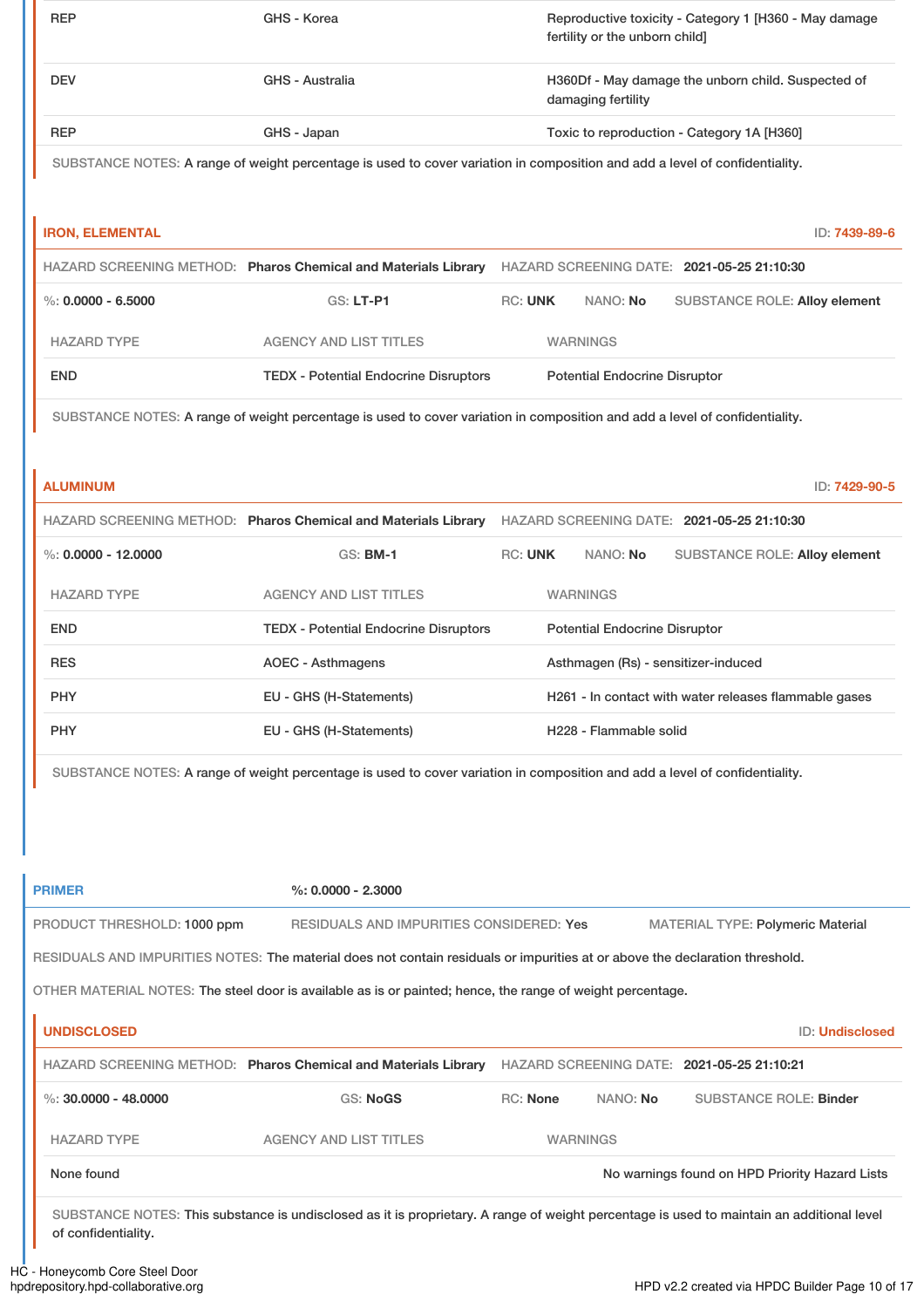| <b>UNDISCLOSED</b>   |                                                                |                 |                 | <b>ID: Undisclosed</b>                         |
|----------------------|----------------------------------------------------------------|-----------------|-----------------|------------------------------------------------|
|                      | HAZARD SCREENING METHOD: Pharos Chemical and Materials Library |                 |                 | HAZARD SCREENING DATE: 2021-05-25 21:10:22     |
| %: 20,0000 - 33,0000 | $GS:$ BM-4                                                     | <b>RC:</b> None | NANO: No        | <b>SUBSTANCE ROLE: Solvent</b>                 |
| <b>HAZARD TYPE</b>   | <b>AGENCY AND LIST TITLES</b>                                  |                 | <b>WARNINGS</b> |                                                |
| None found           |                                                                |                 |                 | No warnings found on HPD Priority Hazard Lists |

SUBSTANCE NOTES: This substance is undisclosed as it is proprietary. A range of weight percentage is used to maintain an additional level of confidentiality.

| <b>TALC</b>           |                                                                |                |                                       | ID: 14807-96-6                                         |  |
|-----------------------|----------------------------------------------------------------|----------------|---------------------------------------|--------------------------------------------------------|--|
|                       | HAZARD SCREENING METHOD: Pharos Chemical and Materials Library |                |                                       | HAZARD SCREENING DATE: 2021-05-25 21:10:23             |  |
| %: $8.0000 - 26.0000$ | $GS:$ BM-1                                                     | <b>RC: UNK</b> | NANO: No                              | <b>SUBSTANCE ROLE: Filler</b>                          |  |
| <b>HAZARD TYPE</b>    | <b>AGENCY AND LIST TITLES</b>                                  |                | <b>WARNINGS</b>                       |                                                        |  |
| CAN                   | <b>MAK</b>                                                     |                | but not sufficient for classification | Carcinogen Group 3B - Evidence of carcinogenic effects |  |
| CAN                   | <b>IARC</b>                                                    |                |                                       | Group 2b - Possibly carcinogenic to humans             |  |
|                       |                                                                |                |                                       |                                                        |  |

SUBSTANCE NOTES: A weight range is used to maintain a level of confidentiality.

## **ETHYLENE GLYCOL MONO-N-BUTYL ETHER** ID: **111-76-2**

|                       | HAZARD SCREENING METHOD: Pharos Chemical and Materials Library |                                      |                                      | HAZARD SCREENING DATE: 2021-05-25 21:10:24 |
|-----------------------|----------------------------------------------------------------|--------------------------------------|--------------------------------------|--------------------------------------------|
| %: $2.0000 - 18.0000$ | $GS:$ BM-2                                                     | <b>RC:</b> None                      | NANO: <b>No</b>                      | <b>SUBSTANCE ROLE: Solvent</b>             |
| <b>HAZARD TYPE</b>    | <b>AGENCY AND LIST TITLES</b>                                  |                                      | <b>WARNINGS</b>                      |                                            |
| <b>END</b>            | <b>TEDX - Potential Endocrine Disruptors</b>                   | <b>Potential Endocrine Disruptor</b> |                                      |                                            |
| <b>SKI</b>            | EU - GHS (H-Statements)                                        |                                      | H315 - Causes skin irritation        |                                            |
| EYE.                  | EU - GHS (H-Statements)                                        |                                      | H319 - Causes serious eye irritation |                                            |

SUBSTANCE NOTES: A weight range is used to maintain a level of confidentiality.

| ' TITANIUM DIOXIDE                 |                                                                                                           |                 |          | ID: 13463-67-7          |
|------------------------------------|-----------------------------------------------------------------------------------------------------------|-----------------|----------|-------------------------|
|                                    | HAZARD SCREENING METHOD: Pharos Chemical and Materials Library HAZARD SCREENING DATE: 2021-05-25 21:10:24 |                 |          |                         |
| $\blacksquare$ %: 1.0000 - 10.0000 | $GS: LT-1$                                                                                                | <b>RC:</b> None | NANO: No | SUBSTANCE ROLE: Pigment |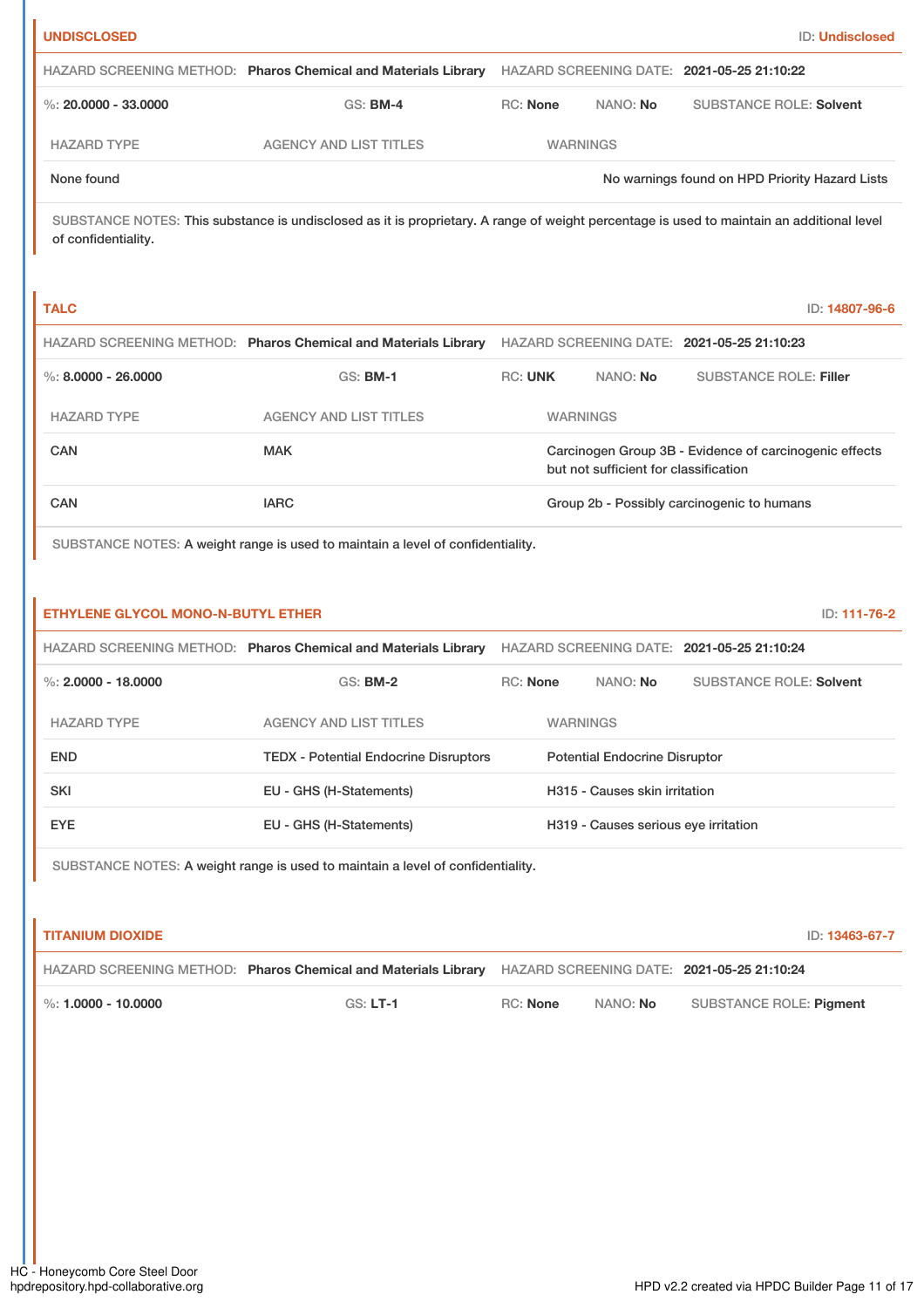| <b>HAZARD TYPE</b> | <b>AGENCY AND LIST TITLES</b>                | <b>WARNINGS</b>                                                                                         |
|--------------------|----------------------------------------------|---------------------------------------------------------------------------------------------------------|
| <b>CAN</b>         | EU - GHS (H-Statements)                      | H351 - Suspected of causing cancer                                                                      |
| <b>CAN</b>         | US CDC - Occupational Carcinogens            | Occupational Carcinogen                                                                                 |
| <b>CAN</b>         | CA EPA - Prop 65                             | Carcinogen - specific to chemical form or exposure route                                                |
| <b>CAN</b>         | <b>IARC</b>                                  | Group 2B - Possibly carcinogenic to humans - inhaled<br>from occupational sources                       |
| <b>CAN</b>         | <b>MAK</b>                                   | Carcinogen Group 3A - Evidence of carcinogenic effects<br>but not sufficient to establish MAK/BAT value |
| <b>END</b>         | <b>TEDX - Potential Endocrine Disruptors</b> | <b>Potential Endocrine Disruptor</b>                                                                    |
| CAN                | <b>MAK</b>                                   | Carcinogen Group 4 - Non-genotoxic carcinogen with<br>low risk under MAK/BAT levels                     |

SUBSTANCE NOTES: A weight range is used to maintain a level of confidentiality.

| <b>POWDER COATING</b>                                                                                                        | $\%: 0.0000 - 1.9000$                                                                                                                     |                |                 |                                                |                                 |
|------------------------------------------------------------------------------------------------------------------------------|-------------------------------------------------------------------------------------------------------------------------------------------|----------------|-----------------|------------------------------------------------|---------------------------------|
| PRODUCT THRESHOLD: 1000 ppm                                                                                                  | RESIDUALS AND IMPURITIES CONSIDERED: Yes                                                                                                  |                |                 | <b>MATERIAL TYPE: Polymeric Material</b>       |                                 |
| RESIDUALS AND IMPURITIES NOTES: The material does not contain residuals or impurities at or above the declaration threshold. |                                                                                                                                           |                |                 |                                                |                                 |
| OTHER MATERIAL NOTES: The steel door is available as is or painted; hence, the range of weight percentage.                   |                                                                                                                                           |                |                 |                                                |                                 |
| <b>UNDISCLOSED</b>                                                                                                           |                                                                                                                                           |                |                 |                                                | <b>ID: Undisclosed</b>          |
|                                                                                                                              | HAZARD SCREENING METHOD: Pharos Chemical and Materials Library                                                                            |                |                 | HAZARD SCREENING DATE: 2021-05-25 21:10:21     |                                 |
| $\%: 45.0000 - 65.0000$                                                                                                      | <b>GS: NoGS</b>                                                                                                                           | <b>RC: UNK</b> | NANO: No        |                                                | SUBSTANCE ROLE: Polymer species |
| <b>HAZARD TYPE</b>                                                                                                           | <b>AGENCY AND LIST TITLES</b>                                                                                                             |                | <b>WARNINGS</b> |                                                |                                 |
| None found                                                                                                                   |                                                                                                                                           |                |                 | No warnings found on HPD Priority Hazard Lists |                                 |
|                                                                                                                              | SUBSTANCE NOTES: This substance is undisclosed as it is proprietary. Weight percentage interval is used to cover all powder paint colors. |                |                 |                                                |                                 |
|                                                                                                                              |                                                                                                                                           |                |                 |                                                |                                 |
|                                                                                                                              |                                                                                                                                           |                |                 |                                                |                                 |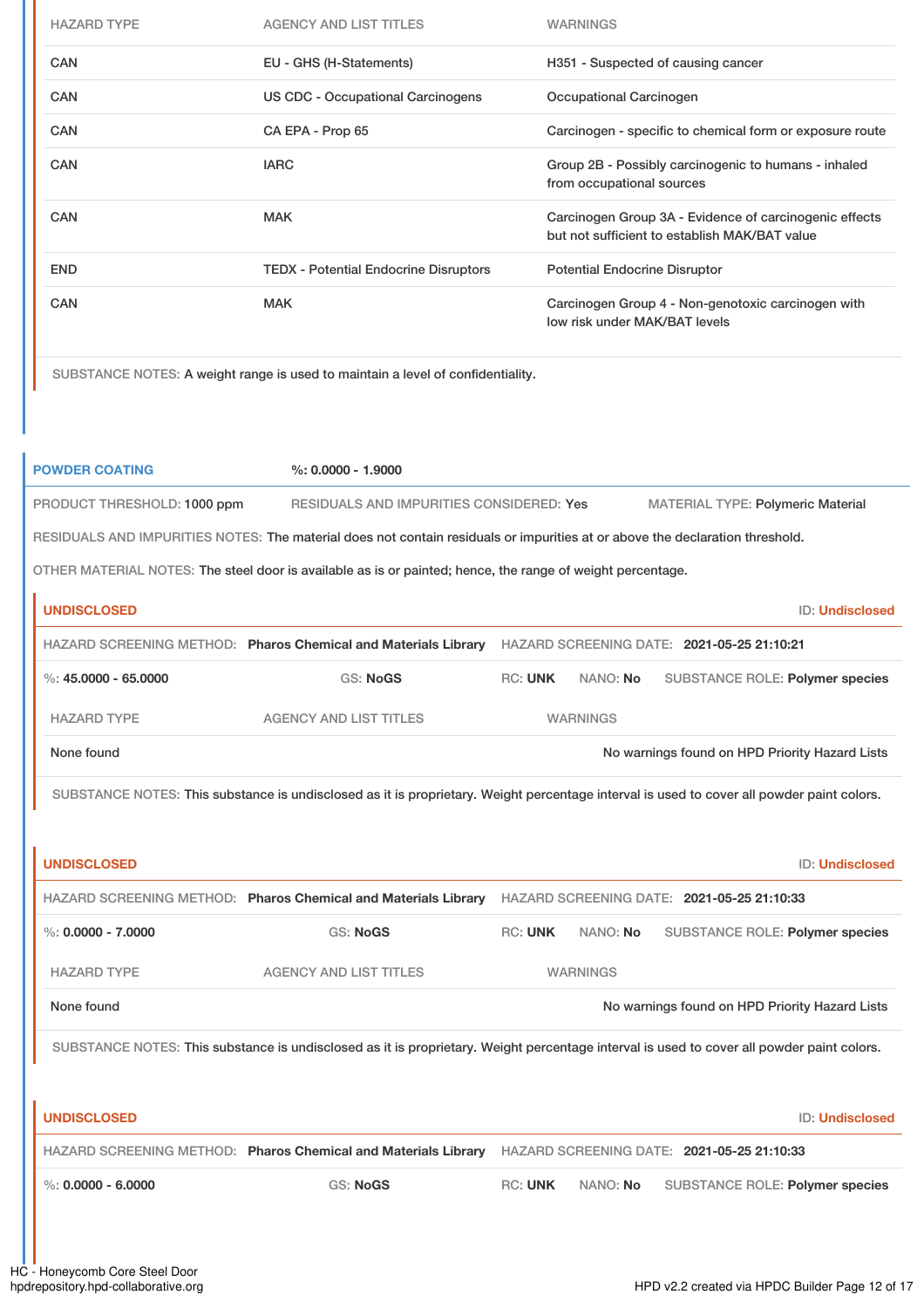|  |  | IAZARD T |  |  |
|--|--|----------|--|--|
|--|--|----------|--|--|

AGENCY AND LIST TITLES WARNINGS

None found Now arrings found on HPD Priority Hazard Lists

SUBSTANCE NOTES: This substance is undisclosed as it is proprietary. Weight percentage interval is used to cover all powder paint colors.

| <b>BARIUM SULFATE</b>                                                                 |                                                                                                           |                 |                               | ID: 7727-43-7                                      |  |
|---------------------------------------------------------------------------------------|-----------------------------------------------------------------------------------------------------------|-----------------|-------------------------------|----------------------------------------------------|--|
|                                                                                       | HAZARD SCREENING METHOD: Pharos Chemical and Materials Library                                            |                 |                               | HAZARD SCREENING DATE: 2021-05-25 21:10:34         |  |
| %: $0.0000 - 25.0000$                                                                 | <b>GS: BM-2</b>                                                                                           | <b>RC: UNK</b>  | NANO: No                      | <b>SUBSTANCE ROLE: Filler</b>                      |  |
| <b>HAZARD TYPE</b>                                                                    | <b>AGENCY AND LIST TITLES</b>                                                                             |                 | <b>WARNINGS</b>               |                                                    |  |
| <b>CAN</b>                                                                            | <b>MAK</b>                                                                                                |                 | low risk under MAK/BAT levels | Carcinogen Group 4 - Non-genotoxic carcinogen with |  |
| SUBSTANCE NOTES: Weight percentage interval is used to cover all powder paint colors. |                                                                                                           |                 |                               |                                                    |  |
| <b>CHROME RUTILE YELLOW</b>                                                           |                                                                                                           |                 |                               | ID: 68186-90-3                                     |  |
|                                                                                       | HAZARD SCREENING METHOD: Pharos Chemical and Materials Library HAZARD SCREENING DATE: 2021-05-25 21:10:34 |                 |                               |                                                    |  |
| $\%$ : 0.0000 - 10.0000                                                               | <b>GS: BM-1</b>                                                                                           | RC: None        | NANO: No                      | <b>SUBSTANCE ROLE: Pigment</b>                     |  |
| <b>HAZARD TYPE</b>                                                                    | <b>AGENCY AND LIST TITLES</b>                                                                             |                 | <b>WARNINGS</b>               |                                                    |  |
| None found                                                                            |                                                                                                           |                 |                               | No warnings found on HPD Priority Hazard Lists     |  |
|                                                                                       | SUBSTANCE NOTES: Weight percentage interval is used to cover all powder paint colors.                     |                 |                               |                                                    |  |
|                                                                                       |                                                                                                           |                 |                               |                                                    |  |
| <b>ULTRAMARINE (PIGMENT)</b>                                                          |                                                                                                           |                 |                               | ID: 57455-37-5                                     |  |
|                                                                                       | HAZARD SCREENING METHOD: Pharos Chemical and Materials Library                                            |                 |                               | HAZARD SCREENING DATE: 2021-05-25 21:10:34         |  |
| %: $0.0000 - 10.0000$                                                                 | <b>GS: LT-UNK</b>                                                                                         | <b>RC: None</b> | NANO: No                      | <b>SUBSTANCE ROLE: Pigment</b>                     |  |
| <b>HAZARD TYPE</b>                                                                    | <b>AGENCY AND LIST TITLES</b>                                                                             | <b>WARNINGS</b> |                               |                                                    |  |
| None found                                                                            |                                                                                                           |                 |                               | No warnings found on HPD Priority Hazard Lists     |  |
| SUBSTANCE NOTES: Weight percentage interval is used to cover all powder paint colors. |                                                                                                           |                 |                               |                                                    |  |
|                                                                                       |                                                                                                           |                 |                               |                                                    |  |
| <b>FERRIC OXIDE, YELLOW</b>                                                           |                                                                                                           |                 |                               | ID: 51274-00-1                                     |  |
|                                                                                       | HAZARD SCREENING METHOD: Pharos Chemical and Materials Library HAZARD SCREENING DATE: 2021-05-25 21:10:35 |                 |                               |                                                    |  |
| $\%$ : 0.0000 - 7.0000                                                                | <b>GS: LT-UNK</b>                                                                                         | RC: None        | NANO: No                      | <b>SUBSTANCE ROLE: Pigment</b>                     |  |
| <b>HAZARD TYPE</b>                                                                    | <b>AGENCY AND LIST TITLES</b>                                                                             |                 | <b>WARNINGS</b>               |                                                    |  |
| None found                                                                            |                                                                                                           |                 |                               | No warnings found on HPD Priority Hazard Lists     |  |
|                                                                                       | SUBSTANCE NOTES: Weight percentage interval is used to cover all powder paint colors.                     |                 |                               |                                                    |  |

**PIGMENT BLUE 15** ID: **147-14-8**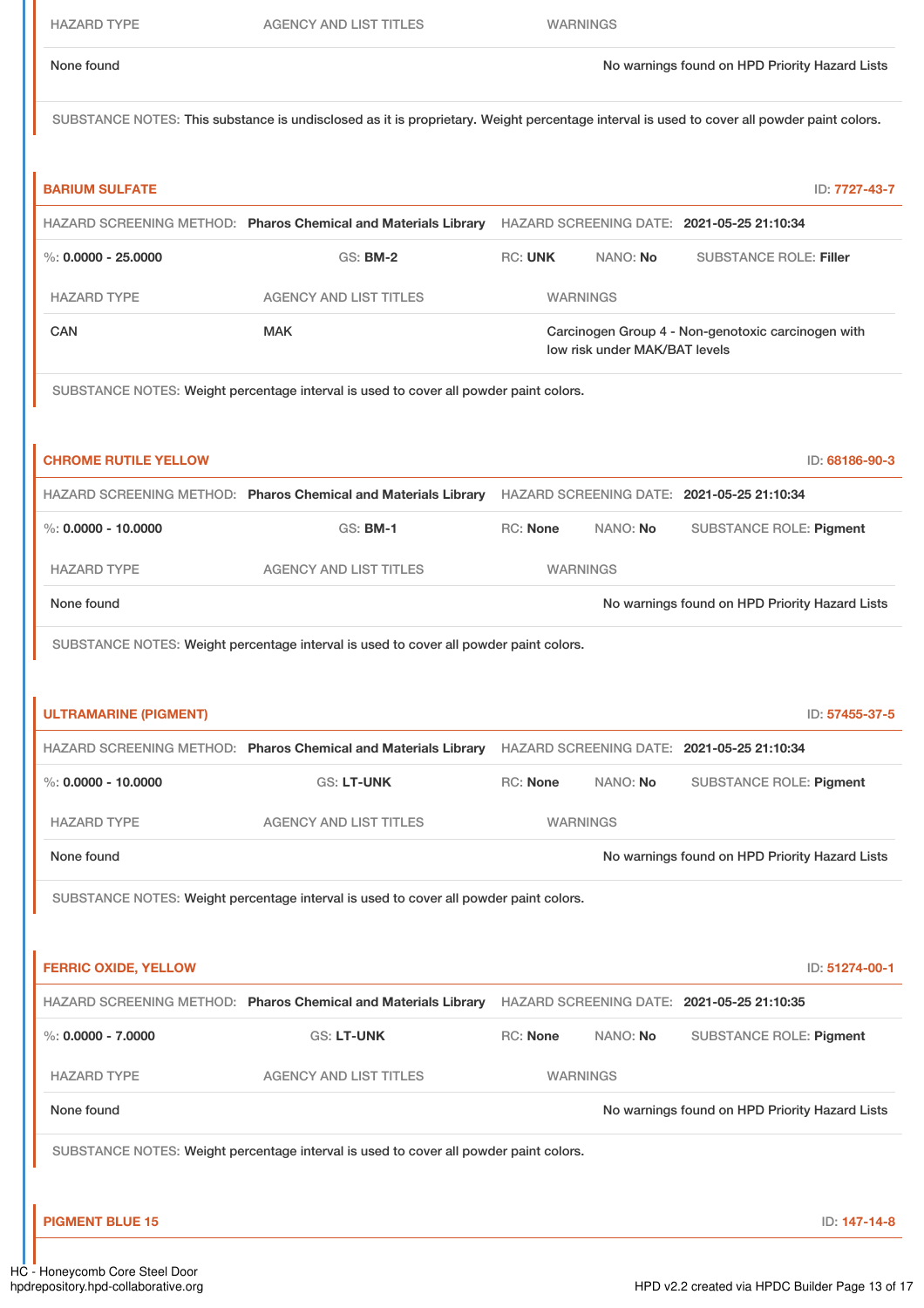|                                    | HAZARD SCREENING METHOD: Pharos Chemical and Materials Library HAZARD SCREENING DATE: 2021-05-25 21:10:36 |                 |                                      |                                                                                                         |
|------------------------------------|-----------------------------------------------------------------------------------------------------------|-----------------|--------------------------------------|---------------------------------------------------------------------------------------------------------|
| %: $0.0000 - 10.0000$              | <b>GS: BM-3</b>                                                                                           | <b>RC: None</b> | NANO: No                             | <b>SUBSTANCE ROLE: Pigment</b>                                                                          |
| <b>HAZARD TYPE</b>                 | <b>AGENCY AND LIST TITLES</b>                                                                             |                 | <b>WARNINGS</b>                      |                                                                                                         |
| None found                         |                                                                                                           |                 |                                      | No warnings found on HPD Priority Hazard Lists                                                          |
|                                    | SUBSTANCE NOTES: Weight percentage interval is used to cover all powder paint colors.                     |                 |                                      |                                                                                                         |
|                                    |                                                                                                           |                 |                                      |                                                                                                         |
| <b>BISMUTH VANADIUM TETRAOXIDE</b> |                                                                                                           |                 |                                      | ID: 14059-33-7                                                                                          |
|                                    | HAZARD SCREENING METHOD: Pharos Chemical and Materials Library HAZARD SCREENING DATE: 2021-05-25 21:10:31 |                 |                                      |                                                                                                         |
| $\%$ : 0.0000 - 13.0000            | <b>GS: BM-1</b>                                                                                           | <b>RC: None</b> | NANO: No                             | <b>SUBSTANCE ROLE: Pigment</b>                                                                          |
| <b>HAZARD TYPE</b>                 | <b>AGENCY AND LIST TITLES</b>                                                                             |                 | <b>WARNINGS</b>                      |                                                                                                         |
| <b>MUL</b>                         | German FEA - Substances Hazardous to<br>Waters                                                            |                 | Class 3 - Severe Hazard to Waters    |                                                                                                         |
|                                    |                                                                                                           |                 |                                      |                                                                                                         |
| <b>TITANIUM DIOXIDE</b>            |                                                                                                           |                 |                                      | ID: 13463-67-7                                                                                          |
|                                    | HAZARD SCREENING METHOD: Pharos Chemical and Materials Library                                            |                 |                                      | HAZARD SCREENING DATE: 2021-05-25 21:10:32                                                              |
| %: $0.0000 - 30.0000$              | $GS: LT-1$                                                                                                | <b>RC: None</b> | NANO: No                             | <b>SUBSTANCE ROLE: Pigment</b>                                                                          |
| <b>HAZARD TYPE</b>                 | <b>AGENCY AND LIST TITLES</b>                                                                             |                 | <b>WARNINGS</b>                      |                                                                                                         |
| CAN                                | EU - GHS (H-Statements)                                                                                   |                 | H351 - Suspected of causing cancer   |                                                                                                         |
| CAN                                | <b>US CDC - Occupational Carcinogens</b>                                                                  |                 | Occupational Carcinogen              |                                                                                                         |
| CAN                                | CA EPA - Prop 65                                                                                          |                 |                                      | Carcinogen - specific to chemical form or exposure route                                                |
| CAN                                | <b>IARC</b>                                                                                               |                 | from occupational sources            | Group 2B - Possibly carcinogenic to humans - inhaled                                                    |
| CAN                                | <b>MAK</b>                                                                                                |                 |                                      | Carcinogen Group 3A - Evidence of carcinogenic effects<br>but not sufficient to establish MAK/BAT value |
| <b>END</b>                         | <b>TEDX - Potential Endocrine Disruptors</b>                                                              |                 | <b>Potential Endocrine Disruptor</b> |                                                                                                         |
| CAN                                | <b>MAK</b>                                                                                                |                 | low risk under MAK/BAT levels        | Carcinogen Group 4 - Non-genotoxic carcinogen with                                                      |

**CI 77346** ID: **1345-16-0** HAZARD SCREENING METHOD: **Pharos Chemical and Materials Library** HAZARD SCREENING DATE: **2021-03-03 20:01:55** %: **0.0000 - 10.0000** GS: **LT-1** RC: **None** NANO: **No** SUBSTANCE ROLE: **Pigment**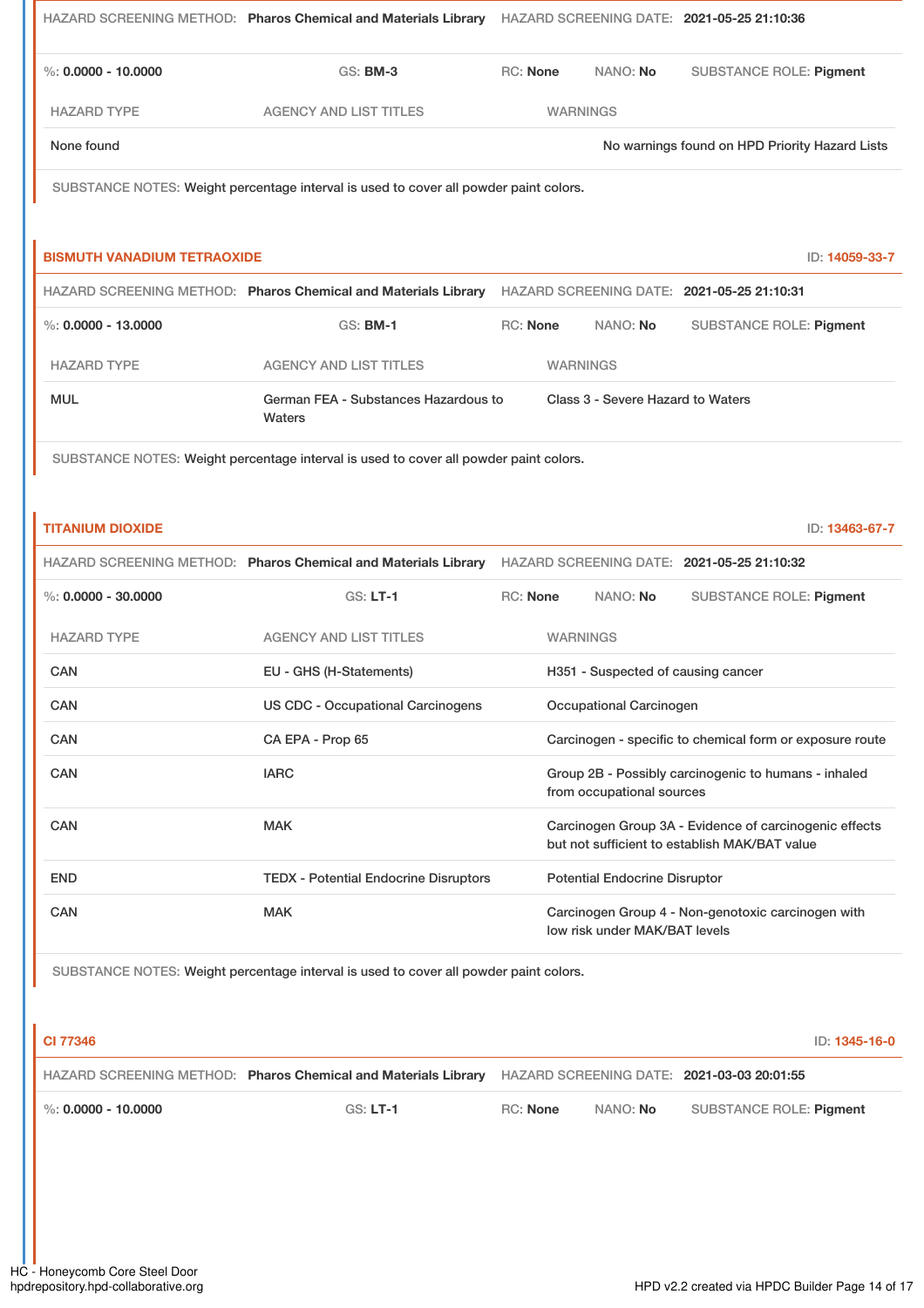| <b>HAZARD TYPE</b>          | <b>AGENCY AND LIST TITLES</b>                                                         |                 | <b>WARNINGS</b> |                                    |                                                        |               |
|-----------------------------|---------------------------------------------------------------------------------------|-----------------|-----------------|------------------------------------|--------------------------------------------------------|---------------|
| <b>RES</b>                  | <b>AOEC - Asthmagens</b>                                                              |                 |                 | Asthmagen (G) - generally accepted |                                                        |               |
| <b>CAN</b>                  | <b>MAK</b>                                                                            |                 | man             |                                    | Carcinogen Group 2 - Considered to be carcinogenic for |               |
| <b>RES</b>                  | <b>MAK</b>                                                                            |                 | sensitization   |                                    | Sensitizing Substance Sah - Danger of airway & skin    |               |
| <b>GEN</b>                  | <b>MAK</b>                                                                            |                 |                 | Germ Cell Mutagen 3a               |                                                        |               |
|                             |                                                                                       |                 |                 |                                    |                                                        |               |
|                             | SUBSTANCE NOTES: Weight percentage interval is used to cover all powder paint colors. |                 |                 |                                    |                                                        |               |
| <b>PHTHALOCYANINE GREEN</b> |                                                                                       |                 |                 |                                    |                                                        | ID: 1328-53-6 |
|                             | HAZARD SCREENING METHOD: Pharos Chemical and Materials Library                        |                 |                 |                                    | HAZARD SCREENING DATE: 2021-03-03 20:01:55             |               |
| $\%$ : 0.0000 - 8.0000      | <b>GS: LT-UNK</b>                                                                     | <b>RC: None</b> |                 | NANO: No                           | <b>SUBSTANCE ROLE: Pigment</b>                         |               |
| <b>HAZARD TYPE</b>          | <b>AGENCY AND LIST TITLES</b>                                                         |                 | <b>WARNINGS</b> |                                    |                                                        |               |
| None found                  |                                                                                       |                 |                 |                                    | No warnings found on HPD Priority Hazard Lists         |               |

SUBSTANCE NOTES: Weight percentage interval is used to cover all powder paint colors.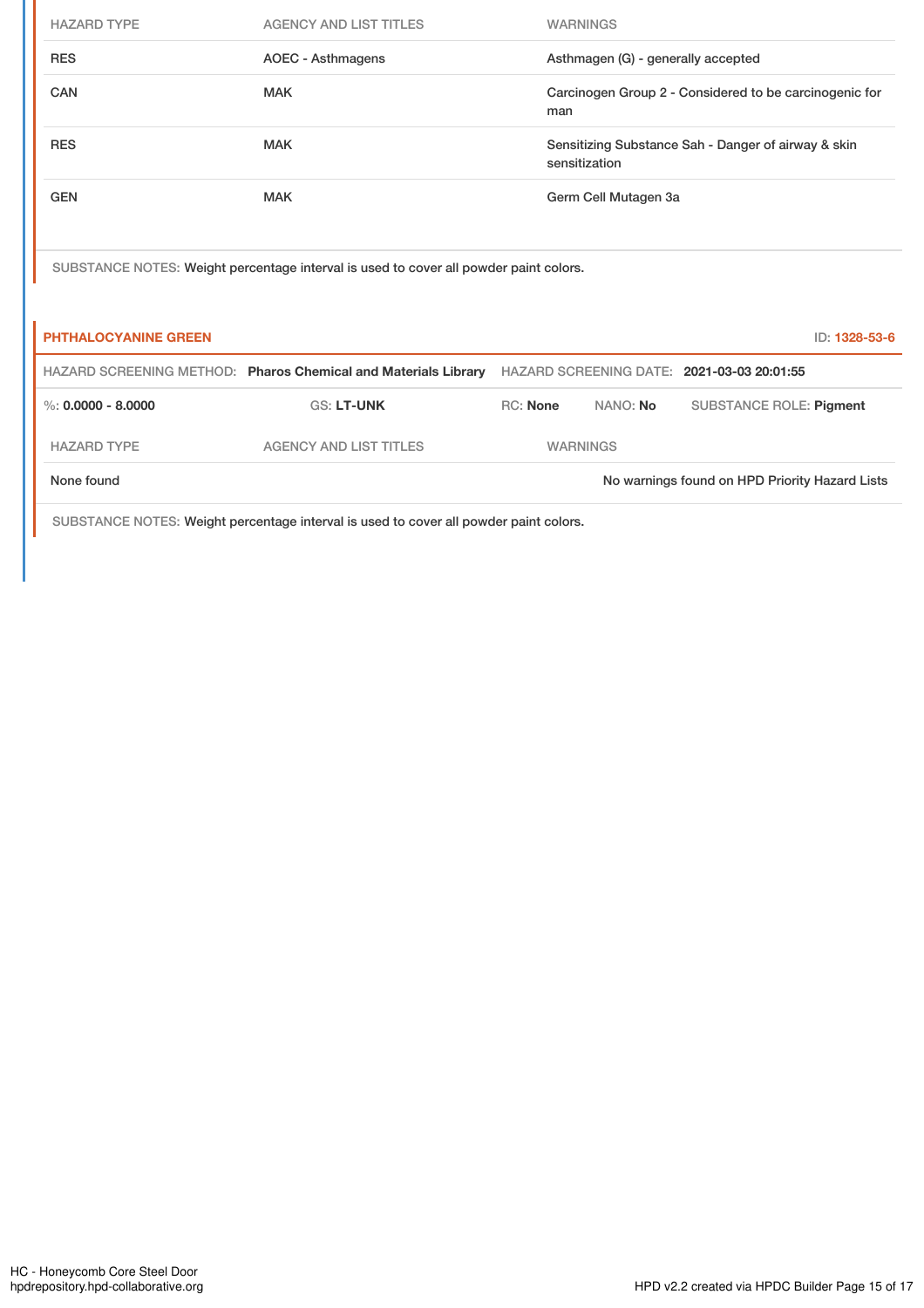This section lists applicable certification and standards compliance information for VOC emissions and VOC content. Other types of health or *environmental performance testing or certifications completed for the product may be provided.*

| <b>VOC EMISSIONS</b>                                                  | CDPH Standard Method V1.2 (Section 01350/CHPS) - Not tested |  |                       |  |  |
|-----------------------------------------------------------------------|-------------------------------------------------------------|--|-----------------------|--|--|
| CERTIFYING PARTY: Self-declared<br><b>APPLICABLE FACILITIES: AII.</b> | ISSUE DATE: 2021-03- EXPIRY DATE:<br>03                     |  | CERTIFIER OR LAB: n/a |  |  |
| <b>CERTIFICATE URL:</b>                                               |                                                             |  |                       |  |  |

CERTIFICATION AND COMPLIANCE NOTES:

# **Section 4: Accessories**

This section lists related products or materials that the manufacturer requires or recommends for installation (such as adhesives or fasteners), maintenance, cleaning, or operations. For information relating to the contents of these related products, refer to their applicable Health Product *Declarations, if available.*

No accessories are required for this product.

# **Section 5: General Notes**

Steel Alloying elements GreenScreen Score according to Pharos: - Iron (Fe) 7439-89-6: LT-P1 - Carbon (C) 7440-44-0 : LT-UNK - Chromium (Cr) 7440-47-3: LT-P1 - Copper (Cu) 7440-50-8: LT-P1 - Manganese (Mn) 7439-96-5: LT-P1 - Molybdenum (Mo) 7439-98-7: LT-UNK - Nickel (Ni) 7440-02- 0: LT-1 - Phosphorus (P) 7723-14-0: BM-2 - Silicon (Si) 7440-21-3: LT-UNK - Sulfur (S) 7704-34-9: LT-UNK - Titanium (Ti) 7440-32-6: LT-UNK - Vanadium (V) 7440-62-2: LT-1.